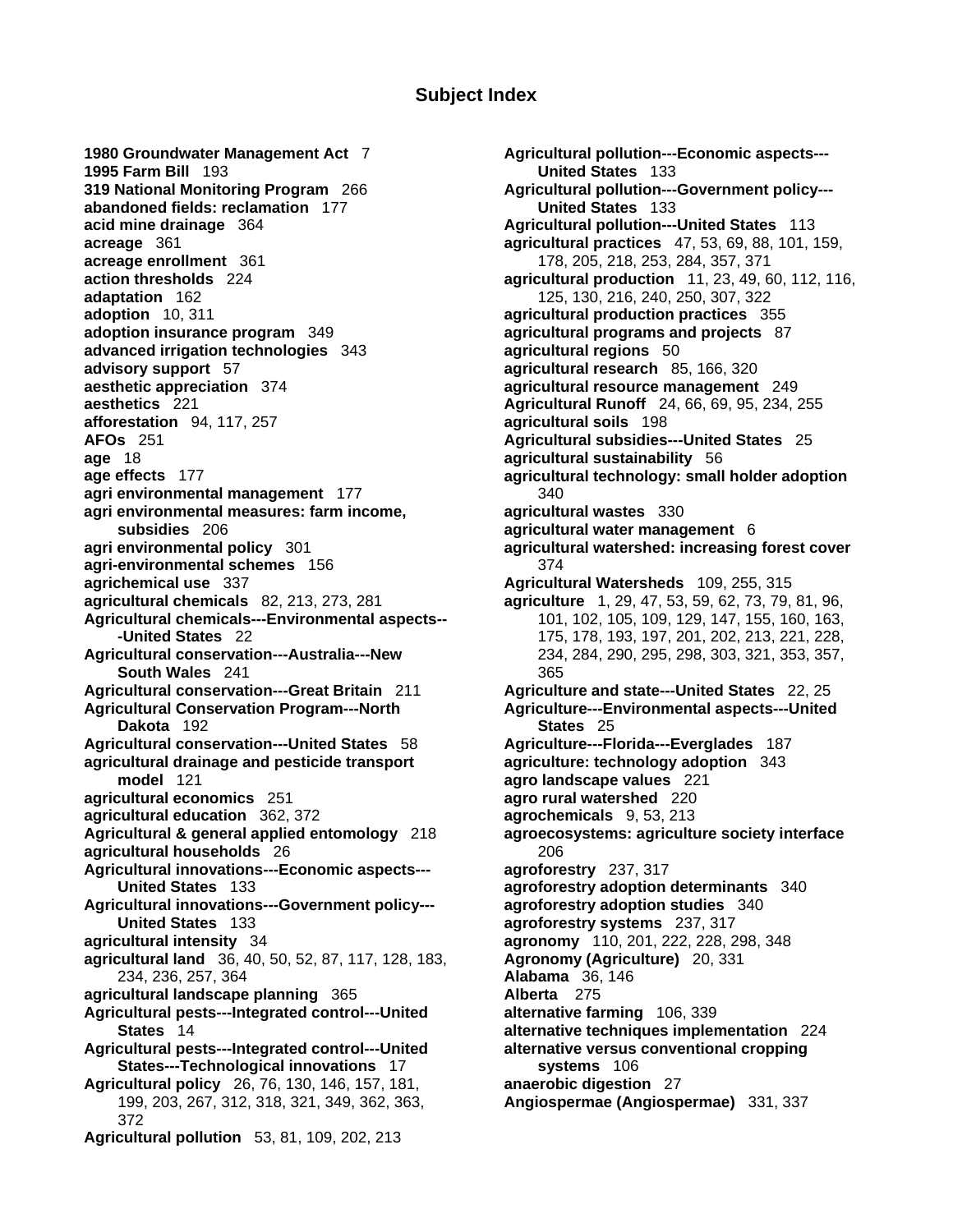337, 347 315, 357, 362, 364 **animal feeding operations** 251 **best nitrogen management plan** 349 **animal manure management** 251 **biobusiness** 102, 110, 190, 221, 348, 365 **animal manures** 27, 251 **biodiversity** 21, 43, 210, 332, 364 **animal production** 219 **biodiversity decline** 44 **animal wastes** 242, 243, 270 **biodiversity management** 199 **Animals** 23, 28, 32, 34, 37, 44, 57, 74, 79, 137, **biogas** 27 141, 174, 175, 177, 185, 190, 224, 269, 273, **biological control** 190 291, 328, 335, 355 **biological control agent** 190 **Appalachian States of USA** 131, 216, 302 **biophysical models** 116 **apples** 260 **biotechnological advances** 343 **application** 172 **biotechnology** 77 **application date** 349 **biotope diversity** 221 **application rates** 50, 68, 97, 115, 120, 151, 153, **bird (Aves)** 37 **application to land** 231, 270 **attitudes** 37 **Applied economics** 96 **birds** 23, 37, 47, 137 **appropriation** 33 **BMPs** 266, 362, 364 **Aquatic birds** 47 **Breeding sites** 47 **aquatic ecosystems** 127 **British Isles** 63, 208, 215, 217, 229, 271, 358, 370 **Aquatic environment** 127 **brush control** 283, 290 **aguatic habitat** 364 **Buffers** 95 **aquifers** 98, 244, 367 **businesses** 336 **Arid environments** 290 **CAFOs** 251 **arid zones** 111 **California** 48, 61, 104, 135, 142, 164, 195, 198, **Arizona** 7, 168, 274 199, 230, 260 **Arkansas---Environmental policy** 352 **Canada** 111, 128, 152, 160, 237, 257, 273, 308, **arthropod (Arthropoda Unspecified)** 190 309, 341 **Arthropoda (Arthropoda Unspecified)** 190 **capsicum annuum** 46 **arthropods** 190, 224, 269, 273 **carbon sequestration** 94 **assessment** 148, 281, 311 **case based reasoning methods** 356 **Assessments** 205 **Case Studies** 24, 73, 74, 81, 103, 150, 162, 183, **atrazine** 256 204, 208, 217, 252, 287, 312, 364, 369 **attitude** 44 **Case study** 73, 204, 217 **attitudes** 33, 39, 43, 64, 81, 141, 150, 159, 163, **Catchment area** 81, 109 177, 178, 204, 213, 229, 242, 255, 285, 288, **Catchment areas** 178, 248 304, 358, 367, 371, 373 **catchment hydrology** 243, 310 **Australia** 160, 171 **catchment management** 350 **automatic irrigation systems** 176 **Catchments** 178 **automation** 176 **cattle** 74 **Automobiles---Motors---Exhaust gas--- cattle feeding** 75 **Environmental aspects---United States** 132 **cattle manure** 75, 359, 372 **Avena sativa [oat] (Gramineae): grain crop** 282 **change** 148, 278 **Aves** 47 **Charges** 346 **Aves (Aves Unspecified)** 137 **chemical transport model** 120 **bacterial pollution** 74 **Chesapeake Bay** 251 **band placement** 148, 149 **Chesapeake Farms** 53 **barriers to innovation adoption** 171 **Chippewa River Watershed** 121 **Bayesian theory** 260 **Behavior** 44, 160, 201 **chlorophyll** 272 **Behavior and fate characteristics** 213 **chlorophyll meter** 272 **behavioral economics** 261 **choice** 228 **behaviour** 115, 358 **choice contingent valuation** 65 **Belgian agri environmental management** 157 **Chordates** 23, 28, 32, 34, 37, 44, 57, 79, 137, 141, **bench systems** 336 **bench systems** 336 **beneficial use** 33 **citizen participation** 24, 364 **Benefits** 101

**angiosperms** 57, 97, 102, 108, 110, 114, 115, **best management practices** 32, 46, 81, 88, 148, 124, 172, 196, 203, 224, 273, 282, 331, 335, 155, 161, 178, 194, 197, 228, 242, 256, 266, 209, 272, 302, 345 **bird conservation: behavioral intentions, farmer**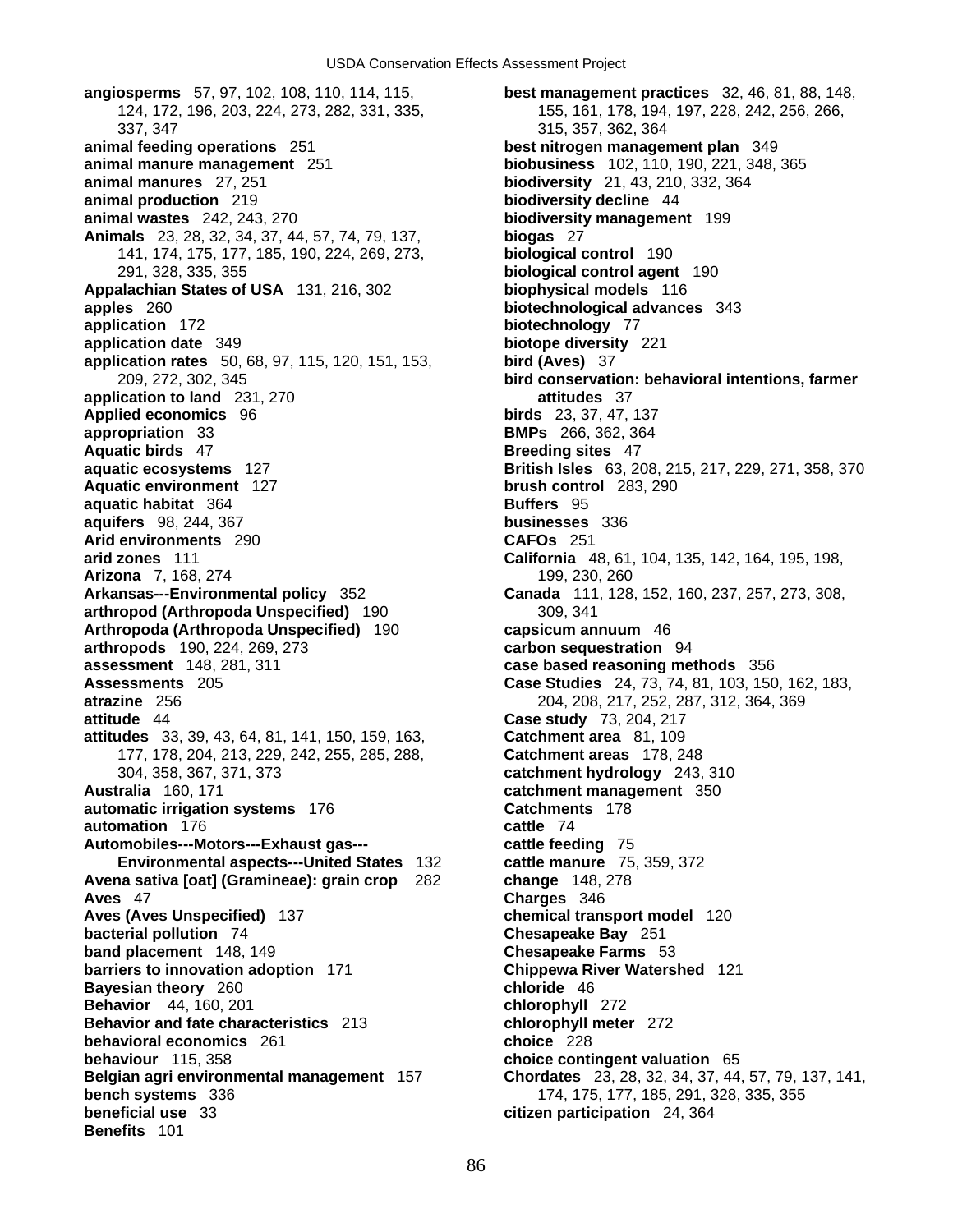**citrus** 230 **conservation tillage adoption decision** 222 **classification** 164 **conservation tillage system** 348 **clay soils** 152 **Conservation, wildlife management and Clean Water Act** 193, 251, 364 **recreation** 47, 73 **climate** 60 **constraints** 43, 112, 136, 148, 152, 269, 308 **climatic change** 257 **construction** 373 **climatic factors** 166 **contingent valuation** 65, 228 **coastal areas** 39 **Continuous CRP** 299 **coastal plains** 70 **continuous replacement** 20 **Coastal zone management** 95 **contour hedgerows** 340 **Coastal Zone Management Act** 193 **contracts** 162, 301 **color** 272 **control** 111, 136, 269, 273 **Colorado** 244, 367 **controversial practice adoption** 20 **Columbia Basin area of USA** 169 **conventional farming** 175, 339 **commodity programs** 312 **conventional tillage system** 348 **Common Agricultural Policy [CAP]** 57 **conversion** 373 **common property** 210 **coolwater stream** 121 **common property resources** 307 **cooperation** 39 **communication** 43, 81 **Corn** 66 **Communications** 81 **Community education** 350 **Corn Belt** 371 **Corn Belt** 371 **community involvement** 5, 304, 366 292, 296, 312, 325, 329, 338, 339 **community participation** 177 **corn (Gramineae)** 114 **Comparative studies** 346 **corn production** 125, 222 **Comparison Studies** 159, 346 **cost** 62<br> **comparisons** 77, 106, 165, 278 **cost allo Compliance** 81, 255, 371 **cost analysis** 69, 90, 95, 144, 161, 207, 283, 284 **composting** 330 **cost benefit analysis** 101, 107, 111, 143, 167, **computer applications** 284 189, 254, 290, 336 **computer simulation** 121 **Cost effectiveness** 58, 143 **concentrated animal feeding operations** 251 **cost share** 155 **conceptual models** 42 **Cost Sharing** 161 **confidence intervals** 65 **costs** 101, 109, 172, 173, 209, 227, 263, 284, 303, **conservation** 1, 20, 44, 47, 49, 50, 56, 59, 69, 307, 353 101, 123, 146, 147, 156, 175, 200, 205, 221, **cotton** 7 222, 229, 247, 253, 273, 301, 318, 331, 332, **cover crops** 71, 246 334, 337, 342, 358, 365 **cows** 27 **conservation areas** 64 **crop (Angiospermae)** 102, 110 **conservation attitudes** 34 **crop enterprises** 90, 323, 368 **conservation behavior** 141 **crop management** 12, 16, 46, 50, 166, 179, 272, **Conservation easements---United States** 294 286, 319, 368 **Conservation in agricultural use** 88, 101, 163, **crop mixtures** 312 **Conservation of natural resources---Citizen** 234, 271, 288, 316, 336, 360, 368 **participation** 239 **crop residues** 111 **Conservation of natural resources---Florida** 264 **crop residues maintenance** 177 **conservation policies** 129 **crop rotation** 331 **conservation policy** 174 **crop yield** 9, 16, 46, 70, 102, 250, 316, 323 **conservation practices** 9, 201, 351 **cropland** 1, 114, 123, 371 **conservation program** 247 **croplands** 23 **conservation programs** 87 **cropping system risk** 347 **Conservation Reserve Enhancement Program cropping systems** 16, 106, 124, 216, 302, 368 31, 93, 236, 277, 333 **Crops** 198, 234, 269 **Conservation Reserve Program** 1, 30, 67, 72, **cucurbit (Cucurbitaceae): vegetable crop** 224 123, 158, 265, 299, 361 **cucurbit growers** 224 **Conservation Reserve Program---United States cultivars** 16, 272 58, 192 **Cultivated Lands** 234 **conservation tillage** 60, 61, 86, 107, 110, 111, **cultivation** 216 125, 129, 134, 152, 232, 246, 296 **cultivation type** 174

**Corn Belt States of USA** 131, 145, 252, 262, 281, **Cost allocation, cost sharing, pricing** 143, 346 205, 207, 288, 334, 346 **crop production** 12, 70, 77, 144, 216, 219, 230,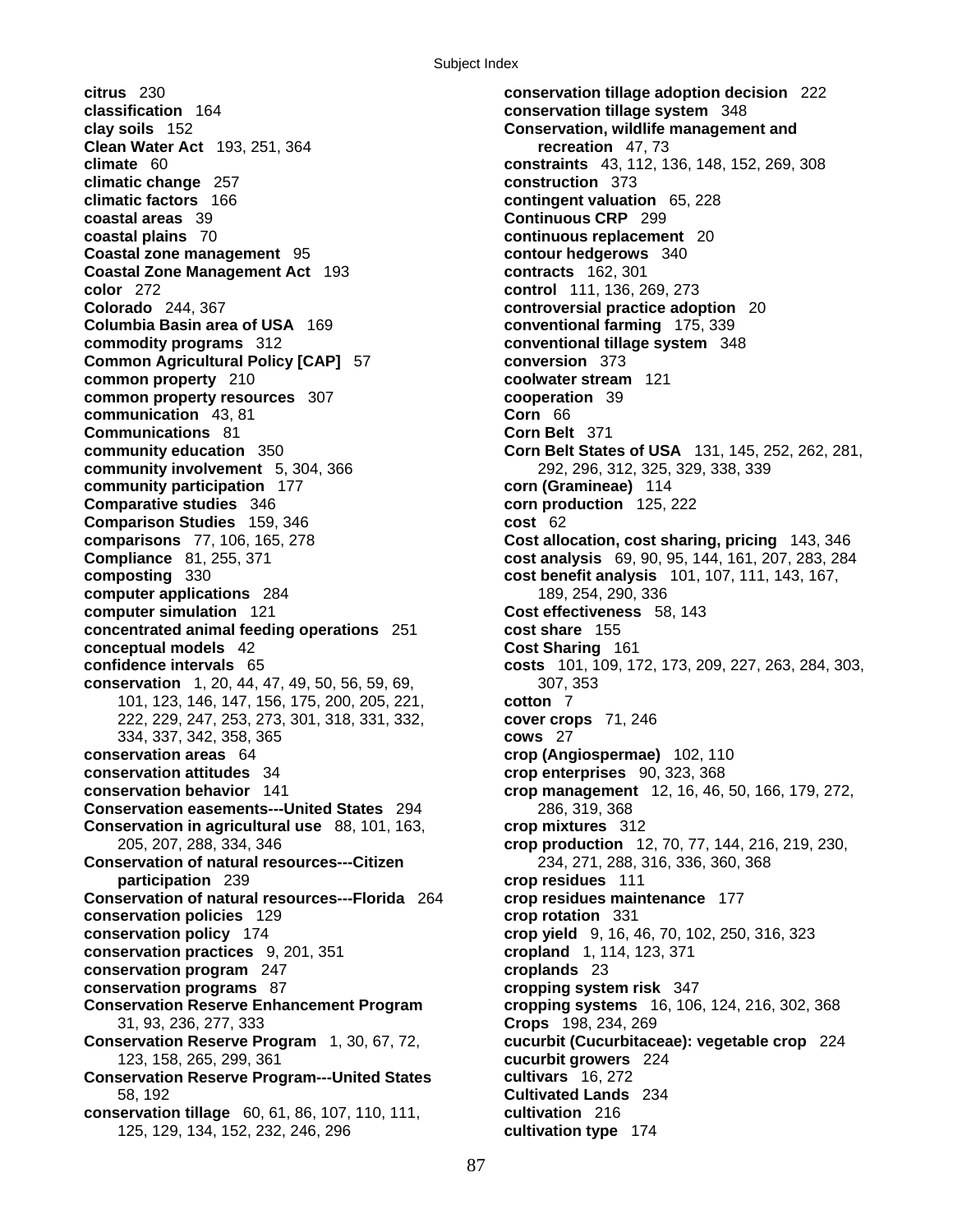**cultural behavior** 165 **Drip Irrigation** 288 **cultural contexts** 328 **drought** 166, 204 **cultural control** 269 **Droughts** 204 **cultural factors** 341 **dry farming** 144, 219 **cultural methods** 269, 360 **durum wheat (Gramineae)** 110 **current practices** 224 **dwarf cultivars** 16 **current recommended practices** 350 **dynamic models** 90, 259, 276 **Dairy cattle---Manure---Handling---New York easements** 1, 123 **State** 89 **ebb and flow systems** 336 **dairy farming** 74, 201, 359, 372 **eco coherence** 221 **dairy farms** 75, 176, 359, 372 **ecological balance** 322 **Darby Creek** 205 **Ecological impact of water development** 234 **Darwinian evolution** 42 **ecological integration** 219 **data analysis** 289, 316 **ecological restoration** 364 **data collection** 15, 76, 287 **ecology** 290, 303 **data collection method** 28 **econometric models** 9, 87, 361 **databases** 76 **economic** 224 **decision** 201 **economic analysis** 9, 94, 96, 106, 109, 117, 200, **decision analysis** 349 246, 257, 317, 349, 362, 368 **Decision Making** 5, 8, 13, 30, 49, 50, 74, 77, 82, **economic aspects** 96, 101, 109, 123, 161, 290, 90, 112, 117, 142, 144, 146, 148, 149, 150, 315, 346, 357 159, 164, 178, 179, 181, 182, 183, 196, 198, **economic attitudes** 23 214, 217, 230, 234, 235, 236, 259, 260, 262, **economic compensation** 177 267, 270, 271, 272, 273, 276, 278, 280, 283, **economic evaluation** 27, 111, 306, 316 286, 289, 295, 304, 308, 312, 313, 314, 322, **economic factors** 102 323, 329, 336, 341, 349, 351, 361, 366, 369 **economic framework** 32, 340 **decision making behavior** 156 **economic impact** 8, 50, 90, 171, 203, 204, 252, **Decision making---Environmental aspects** 126 307, 319, 329 **Decision making---Ethics** 126 **economic incentives** 116 **Decision making---Moral and ethical aspects** 78 **economic integration** 219 **decision making processes** 141 **economic losses** 129 **decision support systems** 24 **economic motivations** 374 **Decision theory** 178, 217 **economic policy** 199 **Decision theory** 178, 217 **deficiency payments** 312 **economics** 27, 53, 69, 73, 96, 98, 101, 110, 196, **deficit irrigation** 46 204, 225, 228, 233, 248, 253, 271, 284, 295, **Degradation** 101 298, 321, 337, 346, 348<br>**Delaware** 87 **Delaware** 87 **demand** 144, 227 **Ecosystem management** 47, 83 **demography** 5, 38, 64 **ecosystem recovery** 223 **demonstration farms** 311 **ecosystems** 4, 39, 303, 306, 317 **Denmark** 183, 304 **ecotoxicology** 129 **desert riparian landscapes: change, values** 80 **education** 18, 32, 44, 49, 56, 61, 88, 127, 129, **determination** 179 134, 159, 160, 190, 273, 274, 338 **developing countries** 307 **Education extramural** 88 **development** 325 **educational meetings** 224 **diagnostic techniques** 272 **educational programs** 165 **dicots** 108, 114, 224, 282, 347 **effects** 10 **diffusion of information** 40, 165, 182, 208, 275, **efficiency** 97, 201, 263, 342 287, 289, 320 **elasticities** 230 **discrete choice models** 230 **electricity** 27 **discrete continuous choice model** 361 **endangered species** 21 **diseases** 269 **energy** 207 **disincentives** 280 **energy sources** 27 **diversification** 201, 312 **enforcement** 371 **diversification activities** 34 **enforcement capabilities** 32 **double cropping** 368 **England** 229, 358 **drainage** 164, 166, 274 **environment** 130, 136, 358 **drainage water** 104 **Environment management** 53, 109, 160, 234, **drinking water** 172, 213 290, 257

**Delaware** 87 **ecosystem disturbance** 1, 213, 284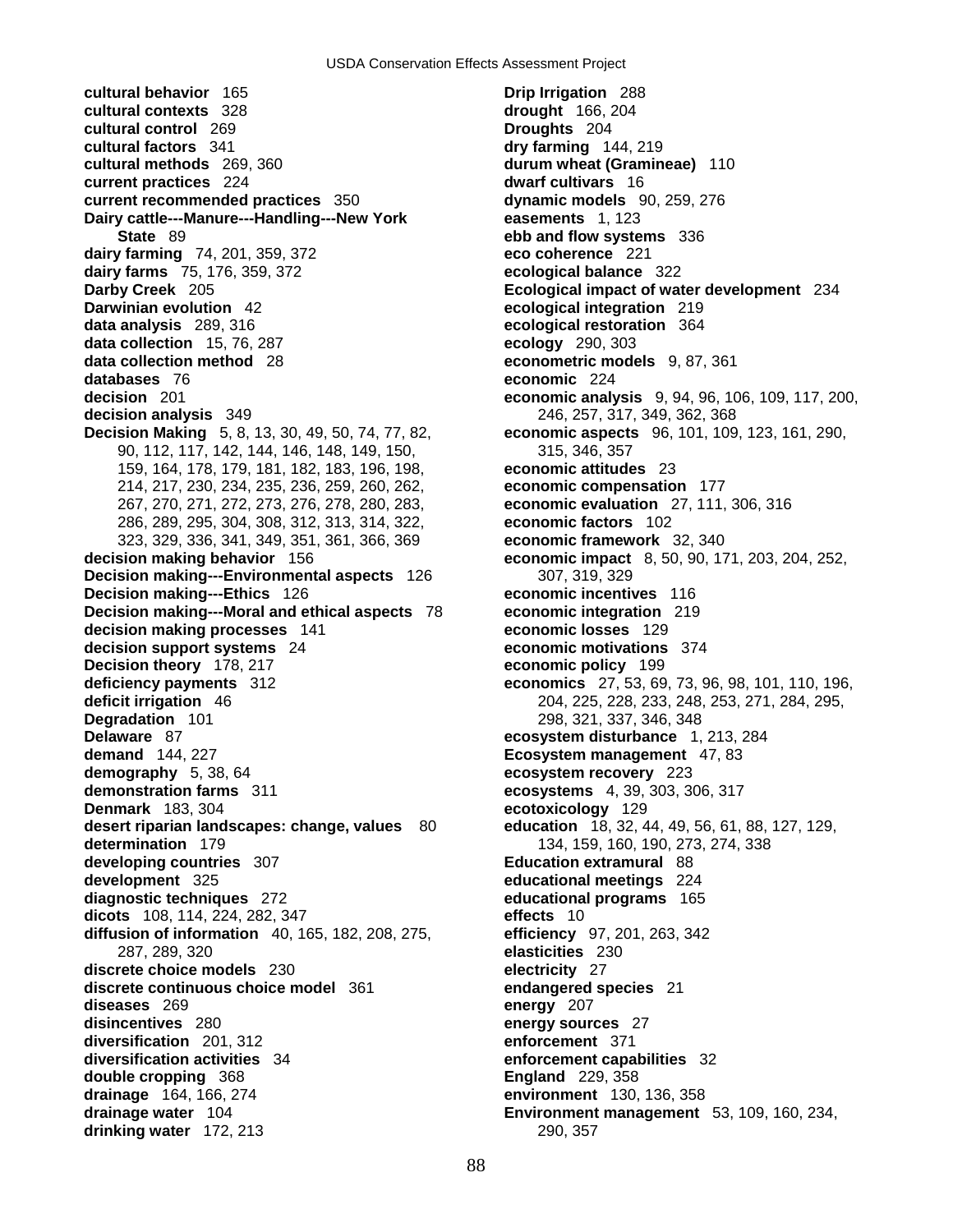**environment protection** 374 **ESA Management Agreement [Environmentally Environmental action** 1, 53, 66, 73, 81, 101, 160, **Sensitive Area Management Agreement]** 34 163, 213, 234, 284, 290, 357 **ESA scheme** 156 **Environmental Advocacy, Education and estuaries** 364, 366 **Awareness** 127 **ethical accounting** 3 **environmental assessment** 128 **ethical matrix** 3 **environmental attitudes** 57, 175 **ethics** 43, 44, 221, 304 **environmental awareness** 185 **ethnic groups** 135 **environmental degradation** 35, 129, 220, 273, **ethnicity** 36, 135, 165 **Environmental economics** 66, 234, 290 229, 271, 304, 358, 370 **environmental education** 362 **eutrophication** 178, 250, 258 **Environmental effects** 73, 109, 202, 207 **evaluation** 35, 106, 134, 138, 287, 320, 375 **Environmental engineering** 126 **Evaluation process** 73, 96, 159, 204, 213, 255, **environmental factors** 172, 271, 322 284 **environmental impact** 1, 35, 50, 53, 60, 106, 109, **Evolution** 160 116, 125, 144, 183, 196, 199, 202, 213, 243, **expected value variance analysis** 349 **environmental impact assessment** 147 **extension education** 335 **environmental implications** 129 **extension programs** 190 **Environmental information** 163 **external costs** 144 **Environmental legislation** 48, 73, 129 **externalities** 48, 121 **environmental management** 4, 39, 49, 124, 130, **factor analysis** 176, 248, 341 200, 229, 267, 297, 308, 336 **family factors** 159 **environmental management change** 201 **Farm\*A\*Syst** 160 **environmental monitoring** 266 **farm comparisons** 164, 342 **environmental performance change** 201 **farm income** 16, 119, 121, 130, 252, 267, 283, **environmental performance measures** 34 296, 318, 323 **Environmental Policy** 12, 24, 49, 66, 69, 73, 75, **farm inputs** 16, 144, 164, 307, 360 86, 130, 131, 134, 136, 146, 181, 217, 234, **farm machinery** 276 **environmental protection** 21, 26, 43, 47, 49, 51, 182, 194, 200, 209, 235, 259, 260, 270, 278, 188, 200, 210, 213, 270, 284, 293, 304, 318, **Farm management---Australia---New South**  359, 363, 364, 372 **Wales** 241 **Environmental Protection Agency** 24 **farm results** 349 **Environmental protection---United States** 132 **farm size** 34, 71, 77, 152, 323, 339 **Environmental protection---United States--- farm strategies** 201 **Management** 132 **farm structure** 12, 68, 165, 339 **Environmental quality** 66, 157, 213 **farm structures** 177 **environmental restoration** 284 **farm surveys** 13, 15, 26, 51, 77, 82, 86, 154, 167, **Environmentally Sensitive Area** 34 275, 283, 301, 342, 359, 361, 372 **environmentally sensitive areas program** 301 **farmer** 175 **environmentally sensitive areas scheme** 156 **farmer adoption** 228 **EPA** 24 **farmer characteristics** 201 **epic pst crop growth** 120 **farmer participation** 156, 157 **epistemology of validation process** 365 **farmer's participation associated influences** 157 **EQIP** 228 **farmer surveys** 9 **equations** 70, 144, 349 **farmers** 18, 51, 63, 79, 85, 100, 112, 124, 130, **Equilibrium---Economics** 133 135, 136, 138, 149, 165, 169, 172, 182, 196, **equipment** 173 203, 227, 271, 278, 289, 300, 304, 305, 311, **erosion** 18, 36, 50, 100, 111, 124, 181, 247, 295, 313, 317, 320, 329, 358, 369 332, 353 **farmers' associations** 169 **erosion control** 29, 71, 95, 109, 117, 135, 255, 364 **ERS** 251

303, 359 **Europe** 63, 171, 173, 183, 186, 200, 208, 215, 271, 281, 308, 329 **extension** 49, 71, 122, 153, 171, 208, 246, 338 **farm environmental improvement** 34 236, 263, 267, 269, 293, 296, 301, 315, 318, **farm management** 7, 13, 15, 26, 50, 51, 70, 74, 372 88, 90, 116, 121, 144, 146, 148, 153, 162, 164, 53, 81, 101, 120, 121, 122, 148, 162, 165, 171, 287, 312, 314, 318, 332, 341, 345, 358, 363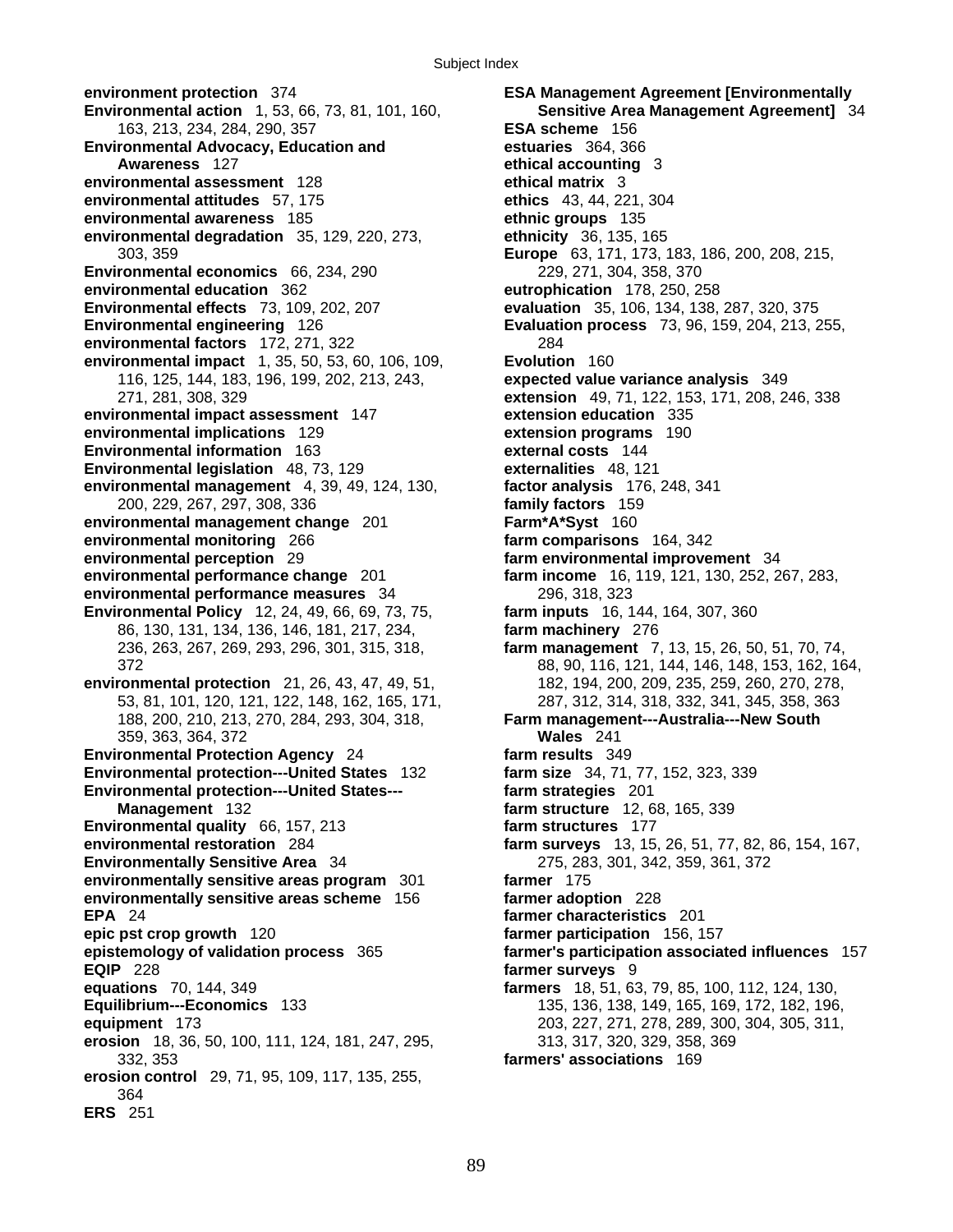**farmers' attitudes** 8, 12, 13, 18, 26, 30, 38, 40, 46, **forest fires** 65 49, 63, 67, 71, 82, 86, 97, 98, 100, 112, 115, **Forest landowners---Washington State** 45 128, 131, 135, 137, 138, 145, 146, 148, 151, **forest landscape** 65 152, 153, 154, 165, 166, 167, 168, 169, 171, **forest management** 39, 94, 103, 150, 292 172, 173, 176, 179, 183, 184, 186, 194, 195, **forest management practice acceptability** 3 209, 213, 215, 226, 229, 231, 237, 240, 244, **forest plantations** 257 250, 263, 269, 270, 273, 274, 276, 280, 281, **forest policy** 215 287, 289, 301, 302, 308, 309, 317, 318, 321, **Forest policy---Washington State** 45 322, 325, 330, 332, 338, 339, 342, 345, 353, **forest recreation** 103 358, 359, 360, 370, 372, 375 **forest soils** 94 **Farmers---United States---Attitudes** 54, 55 **forestry technology: small holder adoption** 340 **farming** 159, 220, 290, 304, 322, 327, 334, 339 **forests** 36, 39, 94, 103, 150, 184 **farming attitudes** 175 **forming** 205 **farming practices: environmental impact** 185 **framework for the evaluation of sustainable land farming systems** 10, 26, 38, 116, 162, 165, 166, **management** 105 186, 214, 219, 278, 312, 317, 322, 323, 324, **France** 173, 186 351 **Franklin Parish, Louisiana** 119 **farmland** 235 **Freshwater** 284, 290 **farmland loss** 87 **Freshwater pollution** 69, 178, 202 **farmland management** 174 **fuel consumption** 173 **farmland preservation** 87 **furrow irrigation** 46 **Farms** 1, 66, 71, 101, 109, 123, 163, 213, 217, **game animals** 283 **Farms and farming** 217 290 **Federal Agriculture Improvement and Reform genetic engineering** 77 **Act of 1996 [FAIR of 1996]** 92 **geographical information systems** 287 **federal government** 118 **geographical variation** 5 **federal programs** 30, 64, 67, 119, 209, 236, 312, **Georgia** 70 318, 361 **global climate change** 191 **fertilization** 125 **global food demand** 147 **fertilizer application** 91 **Glycine ()** 124, 172, 196 **fertilizer requirement determination** 97, 151, 272 **glycine max** 77, 172, 353 **fertilizers** 11, 16, 68, 97, 107, 115, 136, 151, 202, **Glycine max [soybean] (Leguminosae): oil crop** 250, 269, 302, 329, 345, 357, 360 108 **field crops** 46, 104, 116 **goals** 201 **field operations** 360 **government** 130 **field size** 198 **government agencies** 24 **filter strip program** 361 **Government and Law** 20 **finance** 215, 262, 346 **government organizations** 118 **financial assistance** 129 **Government policies** 66, 284 **financial subsidies** 177 **Government policy** 127, 234, 253, 284, 296 **fisheries** 121 **governmental programs and projects** 24, 87, **flood benches** 336 266, 364 **flood control** 186 **Governments** 127 **flood floor systems** 336 **grassland** 223 **flooding** 166 **grasslands** 36, 153 **floodplain management** 364 **grazing** 189, 229 **floods** 186 **Great Plains States of USA** 97, 124, 173, 244 **Florida** 261 **green manures** 246 **follow the technology approach [FTT approach] green revolution** 16 42 **greenhouse culture** 336 **food production** 191, 240 **greenhouses** 57 **food safety** 281 **ground water conservation** 343 **food security** 240 **ground water leaching** 114 **Forest conservation---Economic aspects--- groundwater** 73, 124, 145, 172, 244, 252, 281, **Washington State** 45 **304, 344, 363, 367 Forest conservation---United States---Arkansas groundwater contamination** 202 352

90

234, 285, 288, 315 **General Environmental Engineering** 127, 217, **Fish and Wildlife Service** 24 **governmental interrelations** 123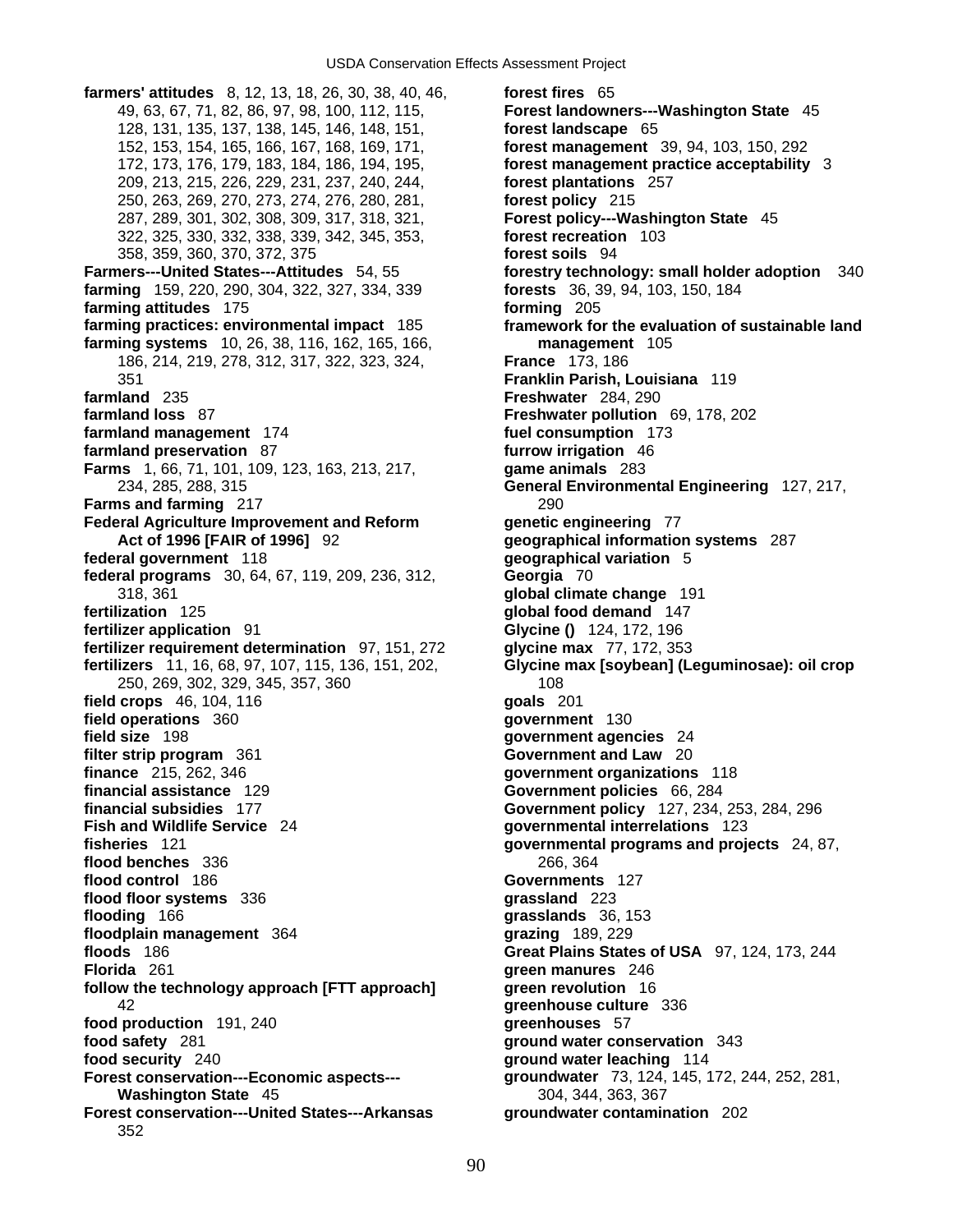**Groundwater---Illinois---Central Region---Quality human (Hominidae): farmer, hunter, manager,**  139 **public functionary** 177 **Groundwater Irrigation** 73 **human (Hominidae): farmers** 174, 355 **groundwater management** 33, 73, 367 **human (Hominidae): rangeland managers, groundwater pollution** 1, 46, 202, 324 **rangeland scientists** 32 **Groundwater---Pollution---Economic aspects--- human wildlife conflicts** 23 **United States** 22 **humane development** 221 **groundwater quality goals** 297 **Humans** 23, 28, 32, 34, 44, 57, 79, 137, 141, 174, **groundwater recharge** 1, 123 175, 177, 185, 291, 328, 335, 355 **group process** 266 **hunting** 283 **growers** 195, 360 **hunting permits** 177 **growth** 303 **Hydrology** 234 **Grus canadensis tabida [greater sandhill crane] hypoxia** 15 **(Gruiformes)** 23 **Idaho** 64 **guidelines** 63 **Illinois** 194, 314, 329, 361 **guiding model** 365 **impacts** 65 **Gulf of Mexico** 15 **improvement** 274 **Gum Creek Watershed** 70 **incentive payments** 228 **Habitat** 47 **incentives** 21, 39, 48, 70, 103, 104, 116, 118, 120, **Habitat changes** 47 124, 130, 131, 150, 181, 188, 194, 200, 203, **habitat destruction** 174 209, 210, 215, 252, 257, 267, 280, 292, 293, **habitat restoration** 174 296, 301, 362, 375 **habitats** 21, 188 **Incentives in soil conservation** 212 **hands off management approach** 374 **income** 115, 117, 130, 172, 307 **hard red spring** 110 **Indiana** 262, 292, 314 **hard science** 42 **indicators** 35, 303 **harvesting** 71, 188, 360 **INE, USA, California, Elkhorn Slough** 95 **hazardous analysis and critical control points infiltration** 46, 138 **techniques** 197 **information** 65, 215, 273, 308 **health** 281 **Information exchange** 163, 213 **health hazards** 82 **information needs** 71, 289 **hedgerow** 174 **information services** 208, 214, 289 **hedges** 141 **information systems** 35, 163, 213 **herbicide** 102 **information technology** 76, 287, 316 **herbicide residues** 256 **initial soil properties: alternative management herbicide: treatment recommendations** 297 **practice yield response, susceptibility to herbicides** 11, 148, 196 **degradation, yield sensitivity** 91 **herbicides: herbicide** 185 **inland water environment** 1 **high yielding varieties** 16 **innovation adoption** 7, 8, 9, 12, 13, 15, 16, 18, **hillside regions** 327 26, 38, 46, 49, 50, 70, 77, 90, 97, 100, 112, **Historical account** 73 135, 142, 148, 149, 151, 152, 153, 162, 164, **history** 223 165, 166, 167, 171, 173, 176, 179, 194, 198, **Home\*A\*Syst** 160 209, 214, 216, 225, 227, 230, 232, 246, 254, **Hominidae (Hominidae)** 137, 335 259, 260, 261, 263, 266, 269, 270, 275, 276, **Hordeum vulgare [barley] (Gramineae): grain** 278, 280, 286, 287, 301, 303, 307, 309, 314, **horticultural crops** 46 341, 342, 344, 349, 351, 363 **household surveys** 26 **insect (Insecta Unspecified)** 190 **HUA** 266 **Insecta (Insecta Unspecified)** 190 **human ecology** 175 **Insects** 190, 224 **Human Ecology (Anthropology)** 44 **Institutional Constraints** 73, 248 **Human ecology---Moral and ethical aspects** 126 **institutional framework** 32 **human (Hominidae)** 44, 79, 175 **Insurance** 357 **human (Hominidae): farm household members insurance premiums** 349 34 **integrated control** 218 **human (Hominidae): farmer** 23, 28, 57, 141, 185, **integrated natural resource management [INRM]** 291, 328 42

**Hydrologic Unit Area 266 crop** 282 316, 319, 322, 323, 325, 329, 330, 336, 339, **institutions** 4, 257, 304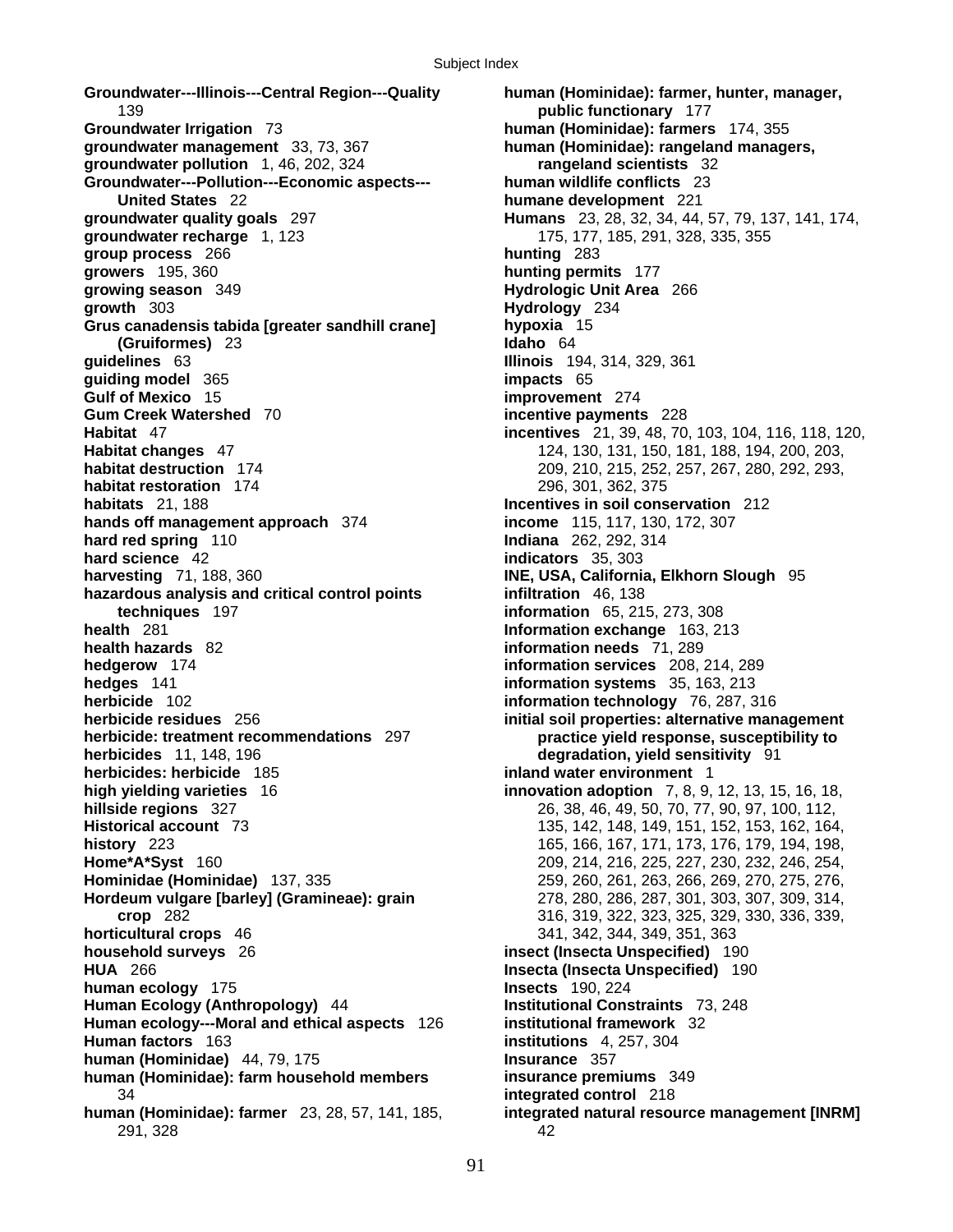**integrated pest management** 4, 11, 107, 190, **land reclamation** 284 209, 225, 260, 286, 360 **land resources** 52, 230, 262 **integrated pest management [IPM]: land retirement** 129 **implementation, perceptions** 57 **land types** 236, 285 **integrated systems** 219 **land use** 36, 47, 64, 66, 79, 94, 117, 121, 128, **integration** 219 146, 189, 215, 234, 236, 237, 249, 257, 262, **intensive agricultural areas** 177 284, 373 **intensive livestock farming** 270 **Land use---Planning---Environmental aspects-- interactions** 274 **United States** 132 **Interagency Cooperation** 160 **land use policy** 32 **interdisciplinary approach** 221 **land use practices** 220 **interdisciplinary research** 35 **land use type** 34 **international board for soil research and Land utilization---Tax aspects** 352 **management** 105 **landholder management** 350 **interviews** 287 **landowner motivations** 374 **invertebrate (Invertebrata Unspecified)** 190 **landowners** 12, 18, 21, 43, 52, 64, 76, 103, 122, **invertebrates** 190, 224, 269, 273 150, 188, 203, 235, 236, 257, 262, 292, 373 **investment** 90, 215, 259 **landscape** 39, 65, 183, 185 **Iowa** 15, 38, 82, 100, 131, 289, 314, 325, 338, 349, **landscape architecture: education, research** 80, 357 245 **Iowa MAX Program** 348 **landscape conservation** 65, 370 **irrigated farming** 7, 90, 104, 164, 169, 199, 259, **landscape development** 221 275 **landscape management** 141 **irrigated pastures** 176 **landscape planning** 249 **irrigation** 33, 46, 73, 98, 118, 166, 169, 202, 226, **Landscape protection---Great Britain** 211 244, 260, 274, 275, 305, 309, 344, 346, 360, **laser leveling** 7 367 **Law, policy, economics and social sciences irrigation depth** 104 101 **irrigation efficiency** 46, 207, 346 **laws and regulations** 76 **irrigation equipment** 104 **leaching** 46, 172, 196 **Irrigation Practices** 288 **learning** 4, 112, 338 **irrigation requirements** 104 **learning ability** 276 **irrigation scheduling** 104, 168, 169, 226, 244 **learning curves** 276 **irrigation systems** 120, 142, 143, 198, 230, 274 **learning selection** 42 **irrigation technology** 90 **leases** 283 **irrigation water** 46, 73, 90, 96, 120, 142, 143, 169, **leaves** 272 198, 202, 207, 259, 300, 363 **legal framework** 32 **issues and policy** 364 **legal rights** 76 **Italy** 173 **legislation** 1, 7, 163, 193, 209, 244, 253, 285 **Kansas** 124, 144, 244, 367 **legume crediting** 209 **Kentucky** 216 **legumes** 209 **knowledge** 138, 246 **leitbild** 365 **labor** 164, 368 **linear programming** 117 **labor costs** 353 **Linum usitatissimum [flax] (Linaceae): fiber crop lactuca sativa** 46 **282 Lakes** 81 **Linum usitatissimum [flax] (Linaceae): oil crop land** 344 347 **land application** 251 **LISREL analysis** 201 **land banks** 36 **Literature Review** 248 **land degradation** 44, 240 **literature reviews** 4, 5, 16, 35, 166, 225, 272, 303, **land diversion** 30, 117, 119, 121, 122, 146, 236, 317, 353 257, 301, 312 **livestock** 243 **land evaluation** 230 **livestock breeding** 177 **land husbandry** 327 **livestock farming** 250 **land management** 35, 43, 52, 86, 122, 128, 130, **livestock (Mammalia)** 328 **land ownership** 39, 43, 52, 262 **livestock production** 83 **land productivity** 92, 129, 181, 322 **livestock waste** 251 **land quality** 344 **loans** 104

135, 146, 150, 183, 200, 208, 258, 301, 369 **livestock (Mammalia): commercial species** 177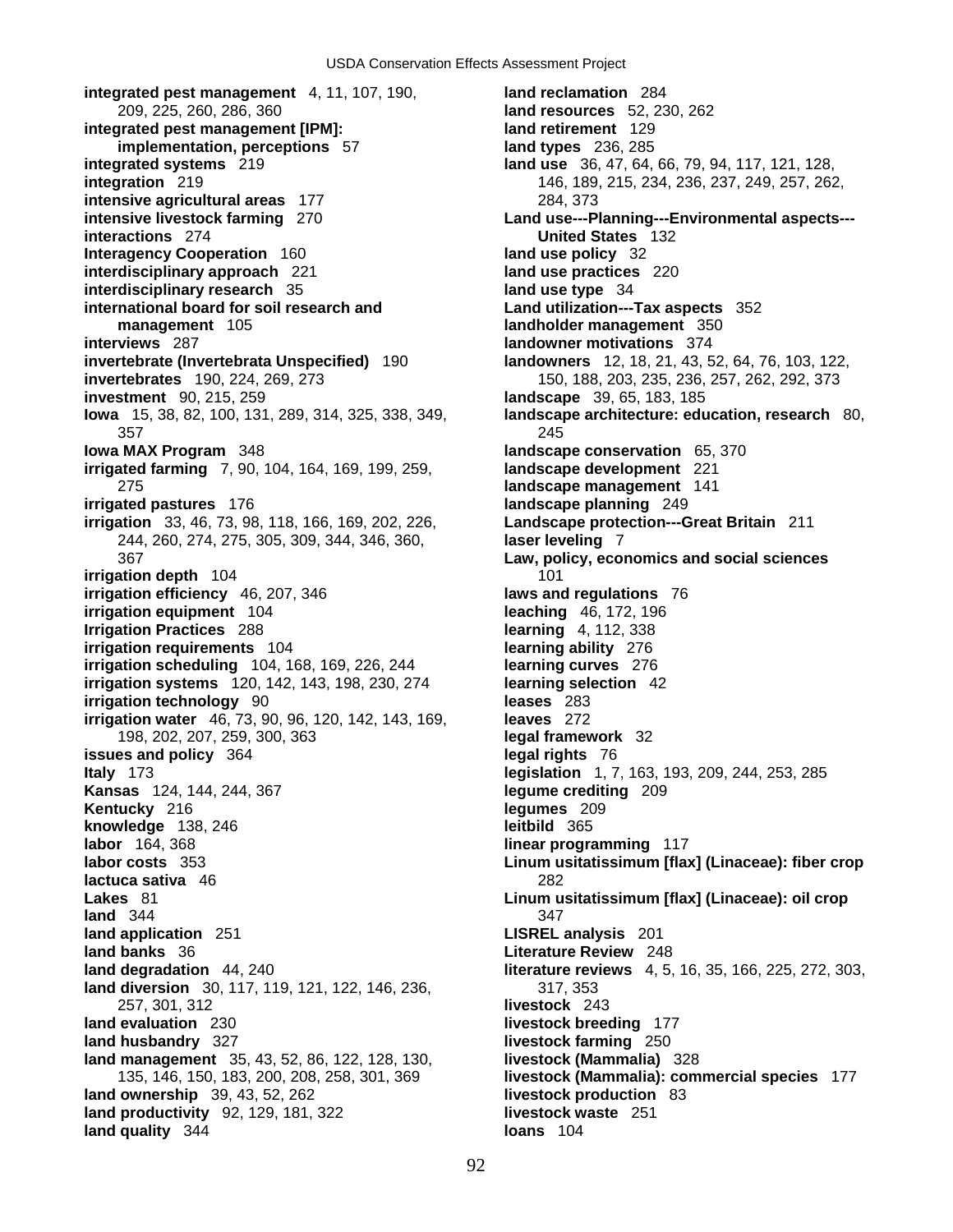**local decision makers** 79 **monitoring** 35, 138, 255, 263, 320 **local government** 24 **monitoring capacity** 32 **locus of control** 367 **monitoring programs** 32 **losses** 181 **monocots** 108, 110, 114, 282, 335, 347 **losses from soil** 349 **Montana** 67 **low agricultural income: effects mitigation** 34 **Montreal Process Criterion 7** 32 **low input agriculture** 149, 171, 256, 339, 349 **moral hazard** 298 **low input production** 337 **motivation** 128, 184, 262, 304, 362 **low interest loans** 104 **MSEAs** 266 **low pressure technology adoption** 230 **mulch till system** 348 **low volume irrigation** 198 **multinomial probit** 228 **Lumber industry---Environmental aspects** 352 **multinomial probit model** 260 **maize** 90, 97, 115, 124, 172, 196, 276, 285, 323 **multiple indicator multiple cause model mimic Mammals** 23, 28, 32, 34, 44, 57, 79, 137, 141, 30<br>174, 175, 177, 185, 291, 328, 335, 355 **management** 69, 79, 111, 189, 242, 243, 244, **multivariate analysis** 82, 142, 260 270, 305 **municipal refuse disposal** 330 **management attitudes** 374 **Narragansett Bay, Rhode Island** 366 **Management Planning** 204 **National Marine Fisheries Service** 24 **management systems evaluation area** 256 **National Oceanic and Atmospheric Management Systems Evaluation Areas** 266 **Administration** 24 **manure hauling** 251 **natural area preservation** 79 **manure management** 251 **natural capital** 327 **manure testing** 209 **natural resource management** 9 **manures** 27, 86, 131, 209, 250, 345 **natural resource management: policy research marginal land** 117 191 **Marine pollution** 95 **natural resource management technologies markets** 70, 300 **natural resource policy** 76 **Maryland** 31, 52, 87, 172, 227 **natural resources** 23, 35, 105, 127, 162, 210, **Massachusetts** 150 223, 303, 313 **mathematical model** 59 **Natural resources---Management---Decision mathematical models** 30, 103, 120, 209, 227, **making** 78 230, 236, 261, 312, 342, 344 **natural selection** 42 **mathematical programming model** 120 **nature conservation** 18, 21, 36, 47, 53, 101, 122, **mathematics** 284, 349 200, 229, 267, 370 **measurement** 35, 316 **nature conservation education** 185 **Mechanical and natural changes** 1 **nature reserves** 36 **Meta analysis** 340 **Nearctic region** 61 **meters** 272 **Nebraska** 50, 97, 138, 173, 363 **methane** 27 **neoclassical economics** 261 **methane production** 27 **Netherlands** 200 **methodology** 148, 274, 320 **Nevada** 300 **Mexico** 169 **New England** 103, 150 **Michigan** 184, 260, 276, 361 **New Jersey** 87, 231 **microeconomics** 64 **New Mexico** 46 **Midwest** 255 **new practices** 20 **mine spoil** 295 **new products** 179 **mineral waters** 162 **New South Wales** 153 **minimum tillage** 331 **New York** 71, 87, 172, 260, 359, 372 **mining** 364 **New Zealand** 332 **Minnesota** 15, 82, 86, 121, 134, 289, 325, 369 **nitrate** 120, 194 **Mississippi** 117 **nitrate nitrogen** 46 **Missouri** 30, 235 **Nitrates** 66, 202 **mixed grass prairies** 47 **nitrification inhibitors** 11 **Model Studies** 288, 346 **nitrogen** 63, 68, 97, 114, 138, 161, 166, 179, 250, **Modeling** 284 251, 272, 345, 349, 357, 363 **models** 15, 51, 95, 201, 215, 227, 233, 267, 284, **nitrogen content** 272 308, 313, 368

multiple objective decision support system 13 **[NRM technologies]** 42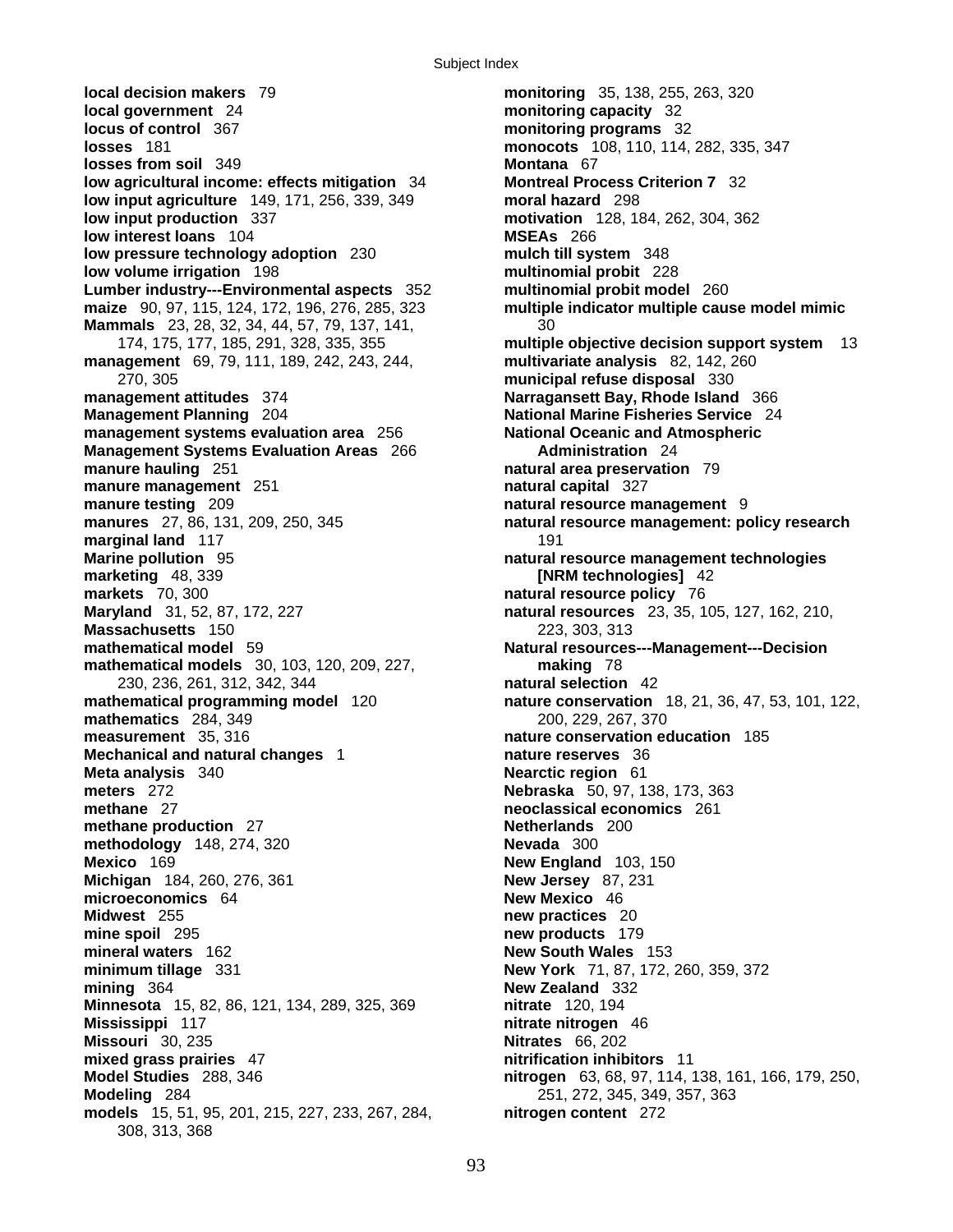**no till system** 348 **organic farming** 138, 175, 304 **no-tillage** 173, 216, 246, 276, 339, 353, 368 **organic wastes** 330 **NOAA** 24 **organization of work** 164 **non industrial private forests** 374 **organizations** 86, 143, 169, 248 **non market service reward development** 157 **original land surveys** 223 **non productive habitats** 174 **oryza sativa** 16, 166, 272 **non renewable resources** 307 **Oryza sativa (Gramineae)** 335 **Nonhuman Mammals** 177, 328 **other gainful activities [OGAs]** 34 **Nonhuman Vertebrates** 23, 37, 137, 177, 328 **outreach** 32 **Nonpoint pollution** 66, 81, 160 **outsourcing** 177 **Nonpoint Pollution Sources** 66, 81, 161, 178, **overall farm management implications** 91 234 **Pacific Northwest** 96 **nonpoint source pollution** 24, 155, 193, 266, **Pacific Northwest States of USA** 85, 188, 219 355, 362, 364 **Pacific States of USA** 85, 188, 195 **Nonpoint source pollution---United States** 113 **Pakistan** 169 **nontarget effects** 281 **Papilionoidea** 115, 124, 172, 196 **normal flex acres** 312 **participation** 9, 67, 85, 122, 128, 136, 146, 169, **North America** 21, 39, 49, 51, 52, 61, 85, 86, 97, 203, 215, 235, 267, 278, 280, 292, 293, 300, 103, 106, 111, 115, 117, 124, 128, 130, 131, 304, 305, 308, 312, 320, 373 134, 136, 145, 146, 150, 151, 152, 160, 168, **participatory landscape ecology: acceptance,**  172, 173, 181, 184, 188, 189, 195, 196, 203, **implementation** 279 208, 216, 227, 231, 232, 237, 244, 250, 257, **pastures** 153, 229 262, 269, 271, 273, 274, 281, 292, 296, 300, **payment levels** 177 302, 305, 308, 309, 325, 329, 338, 345, 359, **Pennsylvania** 69, 87, 116, 172, 250, 260, 271 369, 372, 375 **perception** 167, 213, 229, 290 **North America Carolina** 131 **perceptions** 23, 224 **North America Central States of USA** 86, 97, **percolation** 202 124, 131, 134, 145, 173, 181, 184, 244, 262, **permeability** 198 281, 292, 296, 325, 329, 338, 369 **pest** 102, 190 **North America, Great Lakes** 101 **pest control** 246, 269, 273 **North Carolina** 242, 260, 270 **pest control method** 190 **Northeastern States of USA** 103, 150, 172, 231, **pest management** 9, 102, 190, 269 250, 271, 359, 372 **pesticide application** 222 **Northern Plains States of USA** 97, 124, 173, 244 **pesticide applications** 125 **novelty generation** 42 **pesticide free crop production: organic nutrient availability** 138, 179, 272 **production transition, weeds, yield** 282 **nutrient balance** 166, 250 **pesticide residues** 136 **nutrient content** 250 **pesticide use** 59 **nutrient depletion** 91 **pesticides** 136, 149, 172, 213, 235, 269, 281, 339 **nutrient management** 9, 179, 360 **pesticides: pesticide** 185 **nutrient transport** 250 **Pests Control---United States** 17 **nutrients** 15, 69, 91, 178, 251, 271, 359 **Pests---Integrated control---United States** 14 **objectives** 48 **Pests---Integrated control---United States-- objectivity** 365 **Technological innovations** 17 **Occupational safety** 213 **Philippines** 105, 169 **Oceania** 208, 332 **philosophy and ethics** 44, 221 **off farm employment** 34 **phosphorus** 68, 134, 138, 250, 251 **Ohio** 13, 15, 40, 82, 131, 145, 165, 167, 205, 281, **phosphorus fertilizers** 86, 134, 153 287, 289, 296, 324, 325, 351, 373 **phosphorus: loss mitigation** 258 **on farm conservation** 275 **pig manure** 131 **on farm pilot project** 282 **Pisum sativum [field pea] (Leguminosae): Ontario** 128, 152, 237 **vegetable crop** 347 **opinions** 67, 173, 179, 231, 270, 322 **planning** 39, 73, 366 **opportunity costs** 306, 361 **Planning and development** 234 **optimization methods** 307 **plant breeding** 42 **optimum productivity goal** 20 **plant disease control** 246, 269 **Oregon** 93, 260, 277 **plant diseases** 246

**nitrogen fertilizers** 50, 63, 70, 97, 120, 144, 209, **organic amendments** 195, 231 252, 302, 314, 349 **organic carbon** 94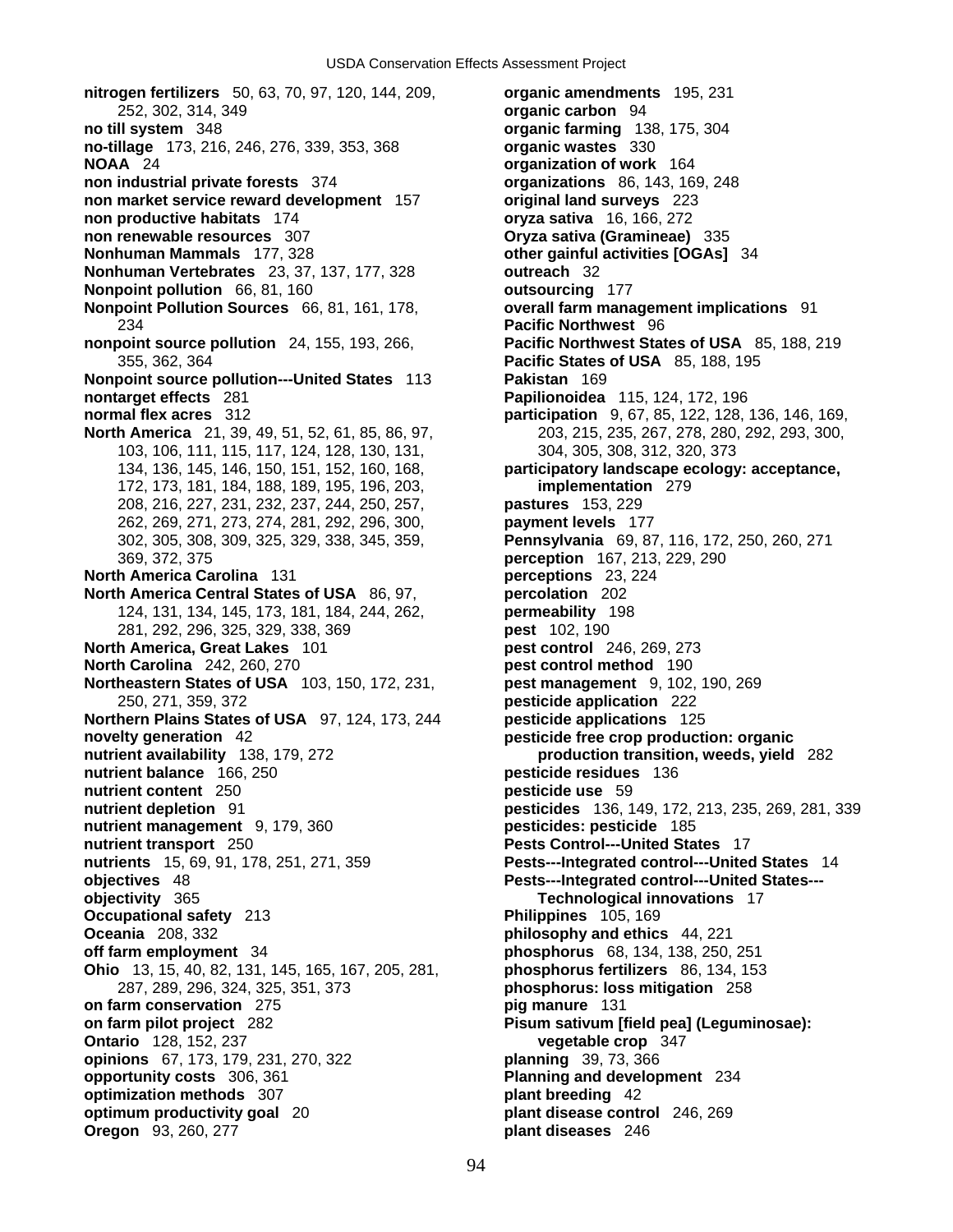Subject Index

**plant nutrition** 360 **profits** 100, 209, 252, 276, 368 **plant pathology** 269 **program effectiveness** 40 **plant pests** 246 **program evaluation** 24, 70 **plant (Plantae): crop** 42 **program participants** 30, 64, 119, 194, 301, 318, **plant (Plantae): fruit crop, game crop** 177 361 **plant (Plantae Unspecified)** 102, 105, 110, 337 **programs** 40, 280 **plant protection** 269 **project evaluation** 327 **Plantae (Plantae Unspecified)** 102, 105, 110, 137 **promulgation** 42 **planting** 360 **property rights** 1, 32, 39, 123, 150 **plants** 42, 57, 97, 102, 105, 108, 110, 114, 115, **property tax** 87 124, 137, 172, 177, 196, 203, 224, 273, 282, **protection** 172 331, 335, 337, 340, 347 **Protective measures and control** 53, 127, 207, **plausible promise** 42 284 **plowing** 348 **Public concern** 213, 290 **Policies** 73, 127 **public finance** 24 **policy** 131, 172, 295, 305 **public health** 172 **policy analysis** 9 **public opinion** 5, 248, 255, 308, 334 **policy factors** 60 **Public Participation** 32, 81, 160, 161, 178, 205, **Policy Making** 20, 217 **334 political contexts** 328 **Public Policy** 248 **polluted water** 268 **publicly provided information** 297 **pollution** 53, 70, 86, 147, 302 **quality** 295 **Pollution Assessment Control and Management quality protection practices** 228 44 **Quebec** 273, 342 **pollution control** 46, 53, 66, 69, 75, 81, 95, 101, **questionnaires** 138 109, 131, 134, 193, 194, 242, 243, 256, 266, **rain** 153, 166 296, 310, 345, 349, 364 **rainfall** 222 **Pollution Control and Prevention** 95 **ranching** 283 **Pollution (Nonpoint sources)** 178 **range management** 283 **Pollution prevention** 160 **rangeland management** 356 **polychotomous choice selectivity model** 50 **rangeland pastoralism: ecological aspects, population pressure** 322 **economical aspects** 328 **potassium** 68 **rangeland sustainability** 32 **potatoes** 273, 342 **Real property and taxation---United States** 294 **practice** 351 **realtors** 79<br>**prairie demise** 223 **reclamation prairie reconstruction** 223 **reduced till system** 348 **prairie restoration** 223 **reduced tillage technology** 102 **prediction** 18, 163, 289, 351 **refuse** 330 **preferences** 65, 329 **refuse compost** 330 **preplanting treatment** 349 **Regional Analysis** 163 **Prevention and control** 53, 69, 81, 95, 109, 202 **Regional conservation programs** 265 **price policy** 104 **regional economics** 9 **prices** 102, 104, 117, 118, 124, 368 **Regional planning** 73, 290 **Primates** 23, 28, 32, 34, 44, 57, 79, 137, 141, 174, **regional surveys** 40, 64, 67, 149 175, 177, 185, 291, 328, 335, 355 **regionally adapted solutions** 365 **principle of subsidiary regulations** 365 **regression analysis** 7, 15, 38, 68, 82, 288, 371 **private forestry** 39, 150, 188, 292 **regulations** 74, 116, 120, 255, 330, 371 **private land use** 23 **regulatory induced change** 197 **private lands** 76 **rehabilitation** 310 **private ownership** 12, 39, 43 **religion** 165 **probabilistic models** 50, 77, 119, 142, 198, 260 **Remedies** 248 **probability** 142, 230, 323 **remnant wildlife habitat** 156 **probit analysis** 167, 209, 260, 314 **renewable resources** 307, 341 **production costs** 8, 75, 110 **rent** 94, 235 **production functions** 342 **replacement** 276 **productivity** 240, 368 **reporting programs** 32 **profit functions** 259 **Reproduction and development** 47 **profitability** 38, 106, 124, 317, 324, 348, 368 **requirements** 63

**reclamation** 284, 285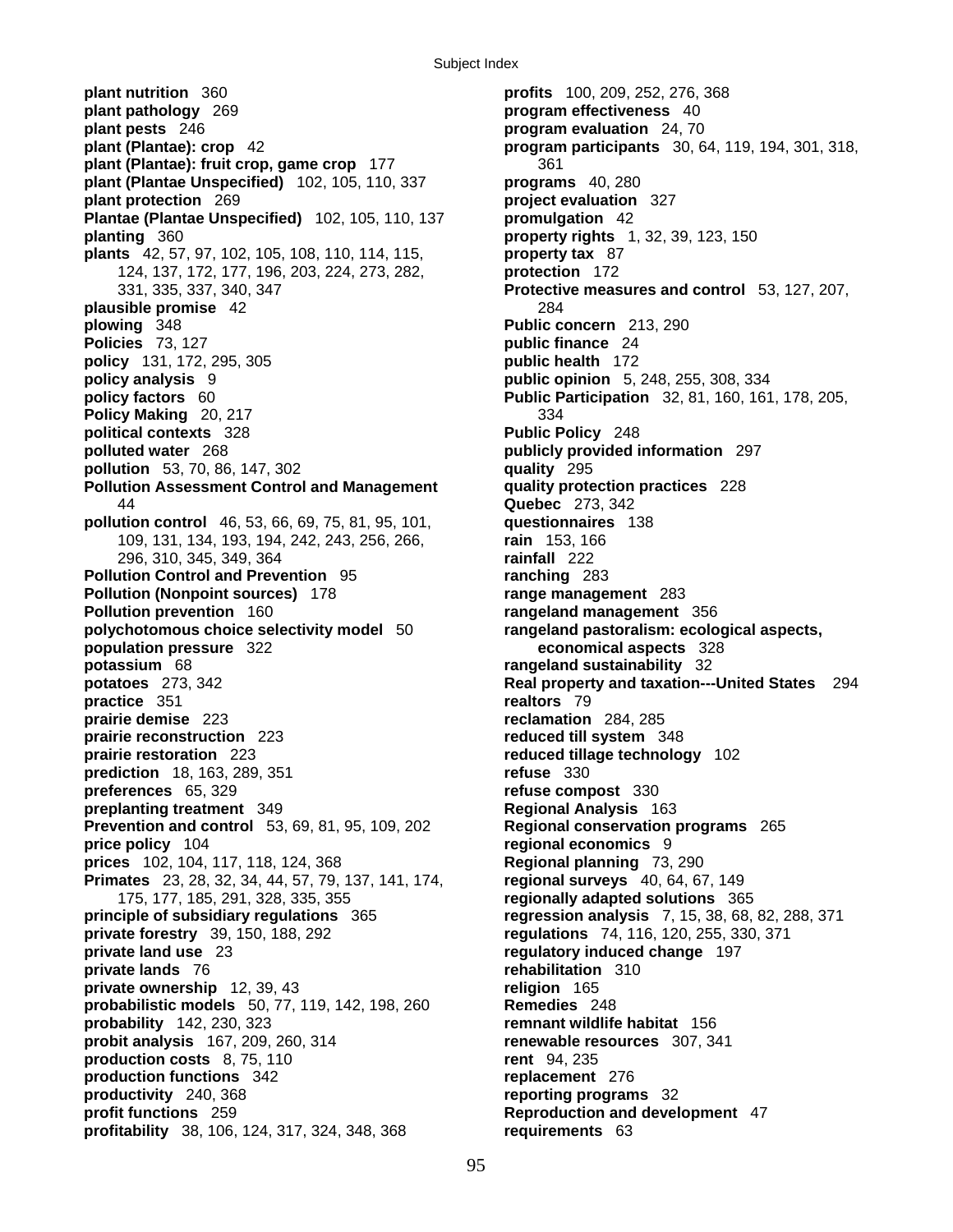**research** 5, 10, 32, 61, 246, 280, 320 **safety** 172, 196 **research and development** 129 **Safford** 79 **Research programs** 53 **Saline intrusion** 73 **reserved areas** 122 **Saline Water Intrusion** 73 **residues** 136, 196 **salinization** 98 **resistance to change** 46, 270, 280, 286, 339 **San Joaquin Valley** 142 **resource allocation** 230 **San Joaquin Valley, California** 164 **resource conservation** 43, 52, 53, 122, 165, 183, **Saskatchewan** 26, 309 184 **savanna** 223 **resource efficiency** 221 **savings** 8 **resource endowments** 340 **scenic beauty estimates** 65 **resource management** 51, 53, 60, 73, 103, 127, **seasons** 349 157, 162, 189, 200, 234, 313, 320, 369 **sediment erosion** 69 **resource managers** 79 **Sediment Load** 234 **resource utilization** 164, 306, 307, 341, 344 **sediment transport** 129 **resources management** 29 **sediment transport: estuary degradation, lake returns** 70, 100, 119, 124, 144, 181, 203, 262, 349 **degradation, stream degradation** 92 **reviews** 27, 107, 111, 208, 246, 316, 320 **semiarid prairie** 110 **Rhode Island** 366 **semiarid zones** 254 **rice** 203 **Senegal** 169 **Richland Parish, Louisiana** 119 **sequestration** 257 **ridge till system** 348 **set aside land: conservation based management, ridging** 339 **farmer participation** 28 **Rights** 96 **set aside lands** 177 **riparian buffer zones** 217 **settlement** 223 **riparian buffers** 236, 364 **sewage sludge** 231 **Riparian ecosystems** 189 **silviculture** 117, 197 **riparian forests** 184 **simulated maximum likelihood estimation** 228 **Riparian Land** 217 **simulated multivariate normal** 228 **riparian vegetation** 101, 332 **simulation** 70, 120, 228, 236 **risk** 70, 82, 100, 106, 107, 112, 115, 144, 160, **simulation models** 16, 63, 116, 121, 203, 263 186, 263, 276, 281, 308, 329 **site preparation** 360 **risk assessment** 18, 186 **site specific crop management** 8, 18, 77, 167, **river** 220 214, 287, 314, 316 **River basin management** 73 **size** 336 **River basins** 69, 73 **slope** 198 **river corridor: local perceptions, values** 245 **small farms** 119 **River valleys** 73 **social adaptation** 42 **riverbank protection** 189 **social aspects** 101, 159 **rivers** 134, 184 **social attitudes** 23 **rotation** 100 **social barriers** 330 **rotational tillage** 331 **social benefit** 362 **rotations** 11, 50, 107, 246, 360 **social benefits** 121, 171, 189 **runoff** 202, 336, 353 **social capital** 327 **runoff water** 336 **Social Change** 73 **rural areas** 43, 183, 255 **social costs** 129 **rural community** 220 **social differentiation** 165 **rural conditions** 221 **Social Impact** 204 **rural development** 320 **social learning** 4, 355 **rural development policy** 247 **social negotiation** 42 **rural landscape** 374 **Social Participation** 40, 217, 357, 366 **rural landscape planning** 245 **social pressure** 141 **rural landscapes: ecological framework** 291 **social psychology** 141 **rural livelihoods** 327 **social sciences** 280, 320 **Rural Nonpoint Source Control Water Quality social values** 317 **Evaluation and Technical Assistance Project social welfare** 263 140 **societal contexts** 328 **rural sociology** 165 **society pastoralist interactions: historical course rural technology** 42 328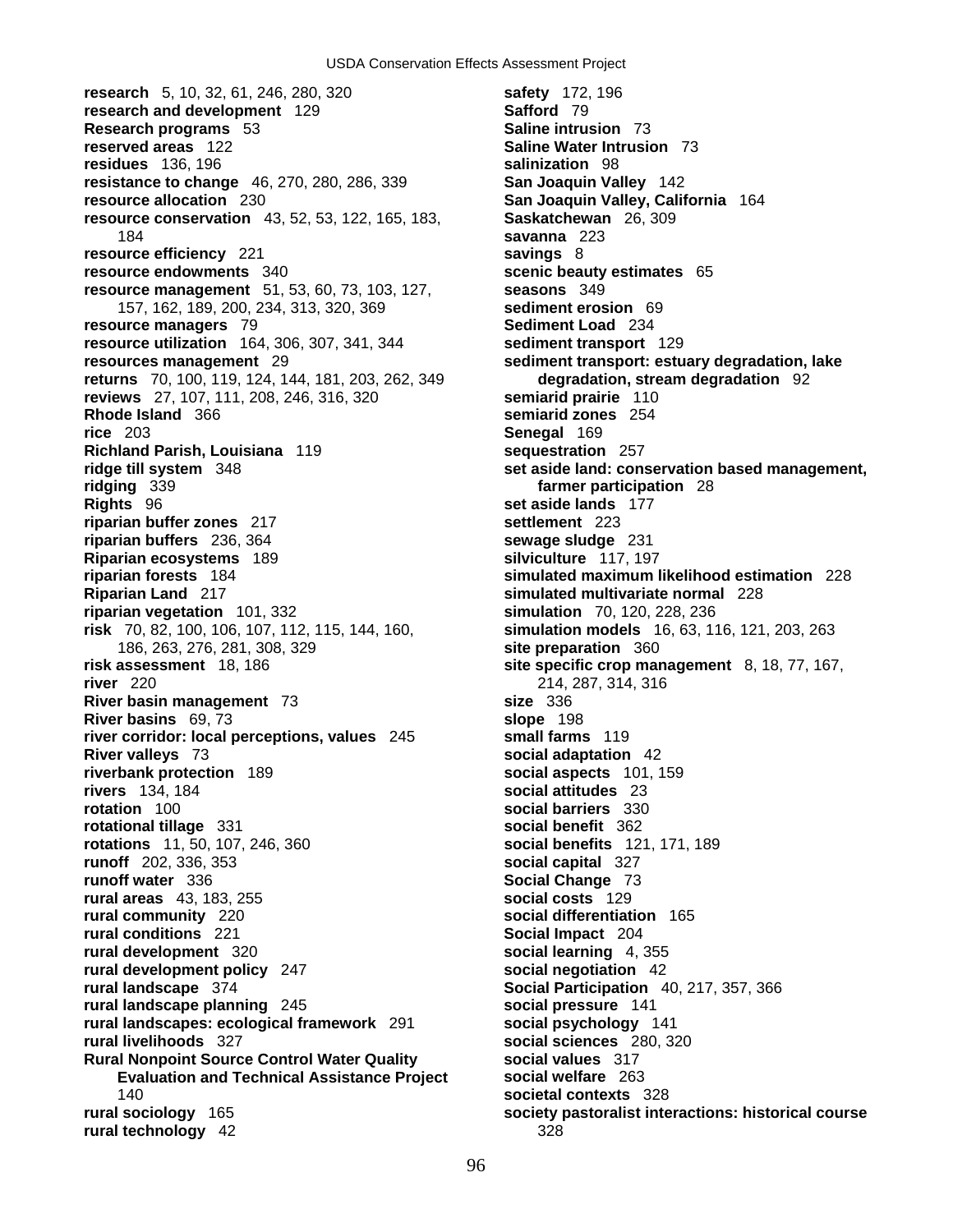**socio economics** 177 **south east England** 301 **Socioeconomic aspects** 290 **Southeastern States of USA** 39, 146 **socioeconomic status** 323 **Southeastern United States** 265 **socioeconomics** 15, 79, 101, 188, 303, 321, 322, **southern plains states of USA** 120 325 **sowing** 173 **sociological analysis** 286 **soybean (Leguminosae)** 114 **Sociological aspects** 53, 73, 81, 204, 213 **soybeans** 276 **sociology** 73, 154, 172, 204, 235, 244, 302, 305, **spatial variation** 52, 166, 316 309, 321 **species diversity** 199 **Sociology & Anthropology** 65 **spermatophytes** 57, 102, 108, 110, 114, 224, 282, **soft science** 42 331, 335, 337, 340, 347 **soil** 172, 185, 196 **spring** 179 **soil biology** 246 **spring crop** 224 **soil chemistry** 303 **Sri Lanka** 169 **soil color** 138 **stability** 106 **soil compaction** 138, 166 **stakeholder participation** 220 **soil conservation** 10, 11, 12, 29, 30, 40, 67, 88, **stakeholders** 42 100, 101, 122, 123, 135, 154, 163, 181, 205, **standards** 116 227, 232, 247, 255, 280, 289, 296, 307, 321, **stands** 65 **Soil conservation---Government policy--- state government** 7 **Congresses** 326 **stated environmental intentions** 34 **soil conservation policies** 92 **Statistical Analysis** 26, 103, 217 **Soil conservation projects---Illinois---Central example is statistical data** 64 **Region** 139 **statistics** 10, 56 **Soil conservation projects---North Dakota** 192 **stochastic models** 329 **soil degradation** 166, 181, 307, 341 **stochastic processes** 100 **soil degradation: optimal management response stocking rate** 153 91 **strategic management** 201 **soil depth** 92 **streams** 121, 188 **soil depth: reduction** 129 **stress** 166 **soil erosion** 29, 44, 60, 91, 101, 109, 125, 129 **structural change** 339 **soil erosion dynamics: off farm impacts, on farm structure** 10, 313 **impacts** 92 **subsidies** 329, 346 **Soil erosion---United States** 25 **subsurface irrigation** 336 **soil fertility** 16, 138, 166, 271, 303, 314, 329 **soil management** 9, 10, 16, 166, 181, 232 **support measures** 130, 200, 203 **soil organic matter** 71 **Supporting Science** 19, 41 **soil physical properties** 303 **surface irrigation** 176 **soil pollution** 329 **surface runoff** 202 **soil productivity** 91 **surface water pollution** 258 **soil profile depth depletion** 91 **Survey** 155, 204, 217 **soil profiles** 88 **survey method** 28 **soil properties** 88, 142 **Surveys** 1, 9, 33, 36, 49, 52, 71, 88, 103, 122, 128, **soil protection** 355 148, 151, 153, 154, 184, 204, 213, 217, 227, **soil quality** 195 237, 269, 270, 288, 329, 334, 336, 353, 358, **soil science** 44, 59, 61, 102, 110, 331 360, 367, 371 **soil testing** 50, 97, 179, 314, 363 **Susquehanna River** 69 **soil type** 60 219, 254, 274, 303, 306, 312, 313, 317, 321, **soil types** 90, 94, 100 322, 330, 332, 338, 339, 360, 365 **soil variability** 319 **sustainable agriculture** 53, 185, 247, 331 **soil water** 209 **sustainable conservation** 247 **Solanum tuberosum** 273 **Sustainable development** 53 **solar radiation** 166 **sustainable farming** 53 **sorghum** 90 **sustainable farming practices** 328 **Sources and fate of pollution** 202 **Sweden** 178 **South Australia** 153 **system integration** 221 **South Carolina** 39 **systems approach** 306

325, 327, 340, 341, 351, 361, 371 **State conservation programs** 72, 93, 277, 333 **sustainability** 12, 35, 38, 43, 85, 106, 171, 195,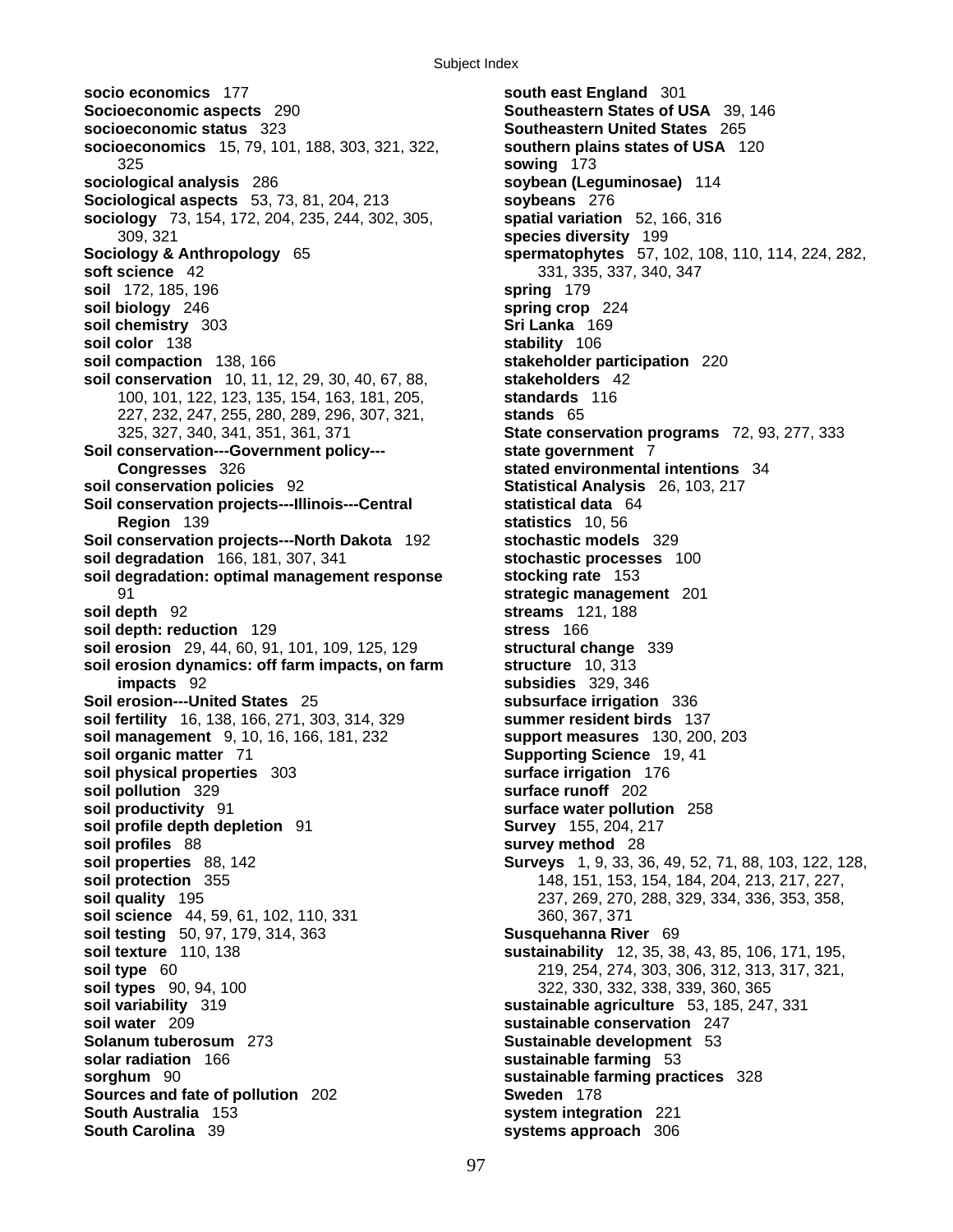**Tasmania** 153 **U.S. Bureau of Reclamation** 118 **Tax expenditures---United States---Arkansas UK** 63, 208, 215, 229, 271, 358, 370 352 **uncertainty** 70, 78, 107, 112, 152, 259, 329 **taxes** 116, 120, 129, 134, 252, 293 **Underground Services and Water Use** 143, 346 **technical assistance** 129 **United States** 8, 9, 21, 24, 39, 49, 51, 52, 61, 64, **technical factors** 341 69, 75, 85, 86, 88, 92, 97, 103, 111, 115, 117, **technical progress** 7, 112, 165, 179, 322, 342 118, 124, 127, 130, 131, 134, 136, 145, 146, **technical support** 57 149, 150, 151, 158, 160, 168, 171, 172, 173, **techniques** 138 181, 184, 188, 189, 195, 196, 203, 205, 207, **technology** 26, 62, 112, 142, 207, 227, 246, 259, 213, 216, 227, 231, 232, 235, 244, 250, 253, **technology adoption** 191 339, 341, 345, 353, 357, 359, 362, 364, 369, **technology adoption factor categories:** 372, 375 **biophysical factors, market incentives, United States Army Corps of Engineers** 24 **preferences, resource endowments, risk and United States, California** 95 **uncertainty** 340 **United States, California, Salinas River** 73 **technology change: catalyzation, evaluation** 42 73 **technology transfer** 16, 46, 71, 138, 165, 166, **United States, Colorado, Greeley** 202 190, 272, 278, 287, 303, 316, 317, 360 **United States Geological Survey** 24 **temporal variation** 166 **United States, Great Plains** 47 **tenants** 119 **United States, High Plains, Ogallala Region** 33 **tenure systems** 203, 232, 235 **United States, Illinois** 109, 159, 234, 315 **terrestrial ecology** 356 **United States, Illinois, Cache River** 234 **tests** 65, 179 **United States, Maryland** 53 **Texas** 72, 283, 318 **United States, Maryland, Chestertown, Theoretical Analysis** 248, 346 **Chesapeake Farms** 53 **Theory of Planned Behavior** 141 **United States, Mid Atlantic states** 213 **Thin Black Chernozem: prairie soil** 347 **United States, Midwest** 1, 123, 204 **tiered water pricing** 104 **United States, New Mexico** 288 **tillage** 11, 50, 59, 71, 353, 360, 368 **United States, New York** 66 **tillage method** 61 **United States, New York, Skaneateles Lake** 81 **tillage practices** 222 **United States, North Carolina, Neuse River** 161 **tillage systems** 348 **United States, Pacific Northwest** 96 **tillage timing** 331 **United States---Tax policy** 352 **tolerance** 166 **United States, Tennessee** 163 **Tomato industry---Florida** 264 **United States, Texas** 290 **Tomatoes---Irrigation** 264 **United States, Texas, Edwards Plateau** 290 **topsoil** 307 **Upper Gila River** 79 **tracers** 46 **urban development** 364 **trade** 48 **Urban runoff---United States** 132 **Tragedy of the Commons** 210 **Urban runoff---United States---Management** 132 **transaction costs** 257 **urban rural interface** 249 **Treaties** 96 **urbanization** 284 **tree (Spermatophyta)** 340 **USA** 334, 371 **trends** 235 **USACE** 24 **Triticum** 124 **USDA** 24, 209, 268 **triticum aestivum** 353 **USDA Area Studies Project** 9 **Triticum aestivum (Gramineae)** 110 **use efficiency** 16, 97, 166, 272 **Triticum aestivum [wheat] (Gramineae): grain Use of water of impaired quality** 202 **crop** 282 **user costs** 307 **Triticum aestivum [winter wheat] (Gramineae): USGS** 24 **grain crop** 347 **Utah** 74, 360 **triticum durum** 353 **utility functions** 361 **Triticum turgidum (Gramineae)** 110 **utilization** 179 **tropical areas** 340 **values** 32, 43, 183 **trough** 336 **variable rate application** 8, 287, 314 **two limit Tobit model** 77

260, 261, 305, 309, 319, 322, 323, 329, 342, 262, 263, 266, 269, 271, 274, 281, 284, 292, 344 296, 299, 300, 302, 305, 325, 329, 336, 338, **United States, California, Salinas River Valley**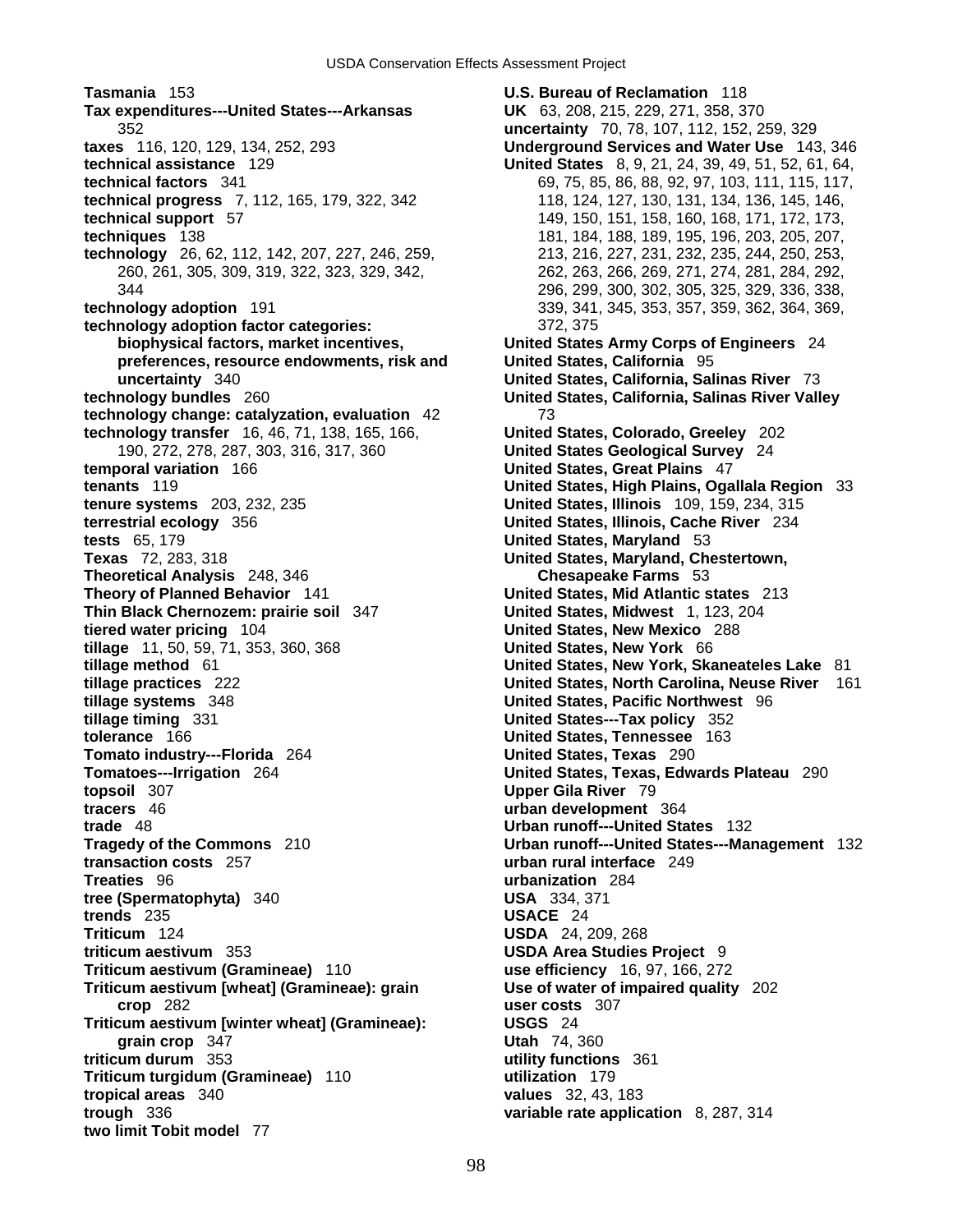**vascular plants** 57, 102, 108, 110, 114, 224, 282, **Water Quality Management** 178 **vegetable crops (Angiospermae)** 57 187 **vegetables** 71, 104, 360 **Water quality management---Illinois---Central vegetation** 137 **Region** 139 **Vegetation cover** 95 **Water quality management---United States** 54, **Vertebrates** 23, 28, 32, 34, 37, 44, 57, 79, 137, 55, 132, 140 141, 174, 175, 177, 185, 291, 328, 335, 355 **water quality standards** 202 **Victoria** 153, 176 **Water quality---United States** 25, 113, 140 **vineyards** 230 **water related diseases** 147 **Virginia** 87, 260, 302 **water resources** 73, 148, 204, 207, 244, 268, 290, **volume** 104 300, 313 **voluntary services** 40 **Water Resources and Supplies** 73, 96, 204, 217, **volunteers** 205 248 **warmwater stream** 121 **Water resources development---Illinois---Central Washington** 260 **Region** 139 **waste disposal** 74 **Water Resources Management** 207, 248 **waste management** 74, 231, 359 **Water Rights** 33, 96 **waste utilization** 131, 231, 270, 330, 359 **water runoff** 125 **water** 136, 196 **Water supply** 73, 81, 290 **water allocation** 98, 104, 118, 169, 300 **water use** 73, 96, 118, 120, 207, 230, 244, 274 **water conservation** 7, 10, 11, 12, 15, 33, 40, 96, **water use efficiency** 33, 46 118, 202, 205, 207, 227, 247, 261, 268, 275, **Water Users** 143 280, 289, 321, 325, 327, 340, 344, 346, 351 **water users' associations** 169 **Water conservation---Economic aspects** 264 **Water & Wastewater Treatment** 73, 346 **Water conservation---Government policy--- water yield** 283, 290 **Congresses** 326 **Water yield improvement** 290 **water costs** 7, 48, 104, 118, 142, 198, 230, 344, **waterlogging** 98 **water demand** 207 161, 184, 217, 234, 248, 250, 266, 268, 283, **water disposal** 197 **315, 324, 364 water harvesting** 254 **Watershed management---Illinois---Central Water law and institutions** 33, 248 **Region** 139 **Water management** 9, 51, 73, 81, 107, 109, 184, **Watershed protection** 1, 29, 109, 123, 163, 255, 202, 204, 207, 217, 226, 248, 250, 268, 274, 315, 371 water policy 48, 96, 118, 120, 169, 248, 300, 334, 109, 121, 151, 163, 184, 205, 234, 243, 250, 375 268, 289, 296, 313, 325, 355, 369 **water pollution** 24, 44, 68, 74, 75, 120, 134, 136, **weather** 70, 329 145, 149, 193, 220, 231, 256, 268, 296, 364 **Weather Forecasting** 204 **Water Pollution Control** 66, 69, 160, 161, 357 **weed control** 11, 196, 246, 269, 338 **Water Pollution---Economic aspects---United weeds** 11, 166, 246 **States** 113 **weeds (Tracheophyta)** 102 **Water Pollution: Monitoring, Control & Wells Creek Watershed** 121 **Remediation** 161, 178 **West Carroll, Louisiana** 119 **Water Pollution Prevention** 81, 160 **Western States of USA** 85, 168, 169, 188, 189, **water protection** 355 195, 244, 274, 300 **water quality** 1, 15, 18, 51, 70, 74, 86, 90, 96, 101, **Wetland conservation---Economic aspects---** 104, 107, 116, 120, 121, 134, 136, 148, 149, **United States** 294 213, 220, 228, 233, 235, 243, 250, 251, 252, **United States** 170 266, 268, 270, 281, 295, 296, 298, 302, 303, **Wetland Reserve Program** 1, 123 **Water quality control** 66, 69, 81, 95, 101, 160, 373 161, 178, 217, 357 **wetlands: conservation** 185 **Water Quality Demonstration Project Areas** 362 **Wetlands---Law and legislation---United States Water quality---Economic aspects---United** 170 **States** 22 **Wetlands Reserve Program** 334 **Water quality---Florida---Everglades** 187 **Wetlands Reserve Program U.S** 170

331, 335, 337, 340, 347 **Water quality management---Florida---Everglades** 346 **watershed management** 5, 12, 15, 24, 81, 109, 290, 313, 345, 346, 367, 375 **watersheds** 5, 9, 10, 11, 18, 40, 49, 70, 81, 82, 163, 178, 182, 185, 193, 196, 202, 207, 209, **Wetland conservation---Law and legislation---** 345, 353, 363, 364, 366, 375 **wetlands** 1, 47, 123, 199, 229, 284, 285, 293, 334,